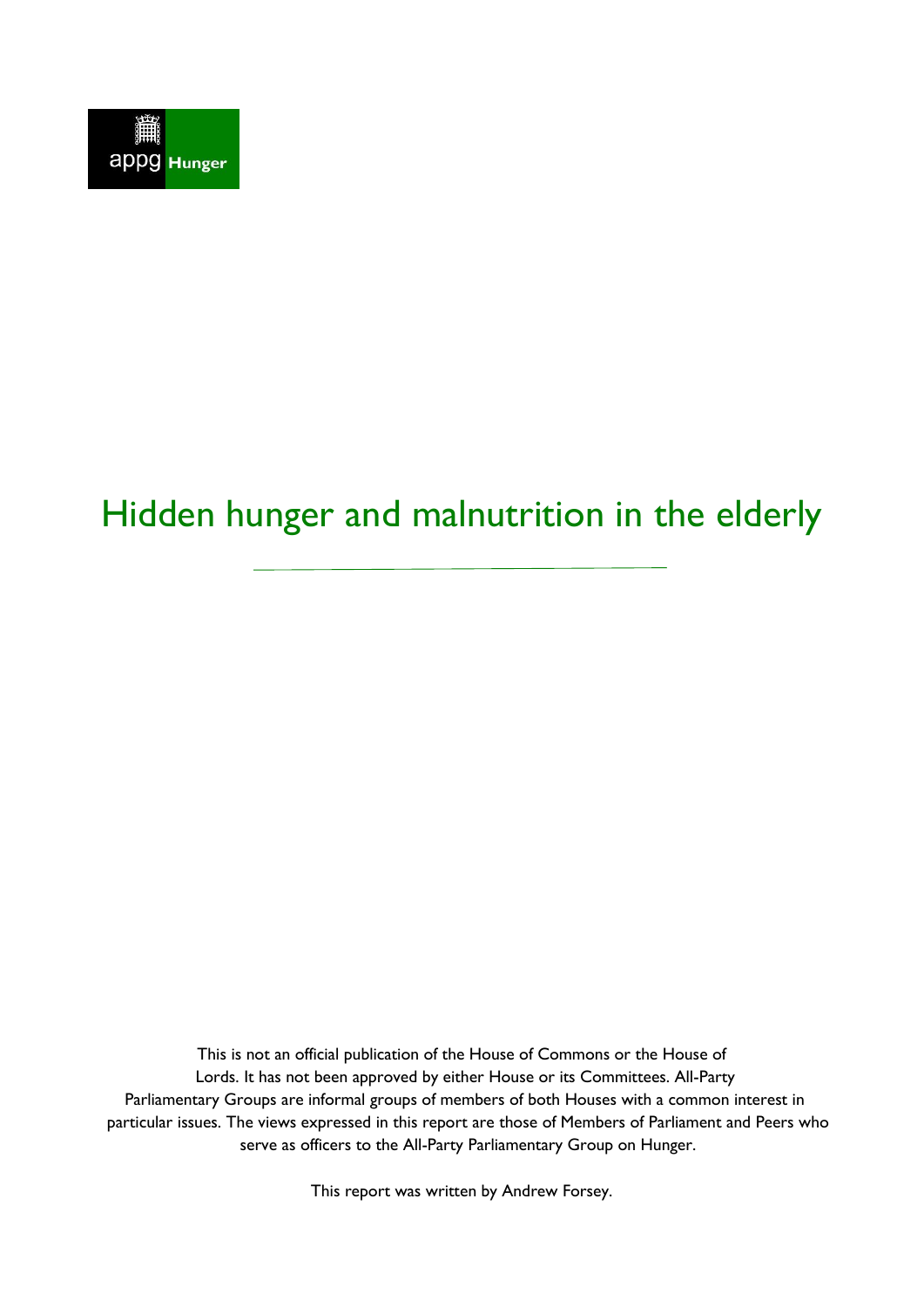## **Contents**

| Summary                                                                                                         | p. 3  |
|-----------------------------------------------------------------------------------------------------------------|-------|
| Introduction                                                                                                    | p. 6  |
| Chapter I - How many older people are hungry or malnourished?                                                   | p. 8  |
| Chapter 2 - What are the underlying causes of hunger and malnutrition amongst older people?                     | p. 12 |
| Chapter 3 – What is the cost to the National Health Service of hunger and malnutrition amongst older<br>people? | p. 19 |
| Chapter 4 – What range of schemes exists to protect older people from hunger and malnutrition?                  | p. 21 |
| Chapter 5 – What new approaches are required to protect older people from hunger and<br>malnutrition?           | p. 24 |

Appendix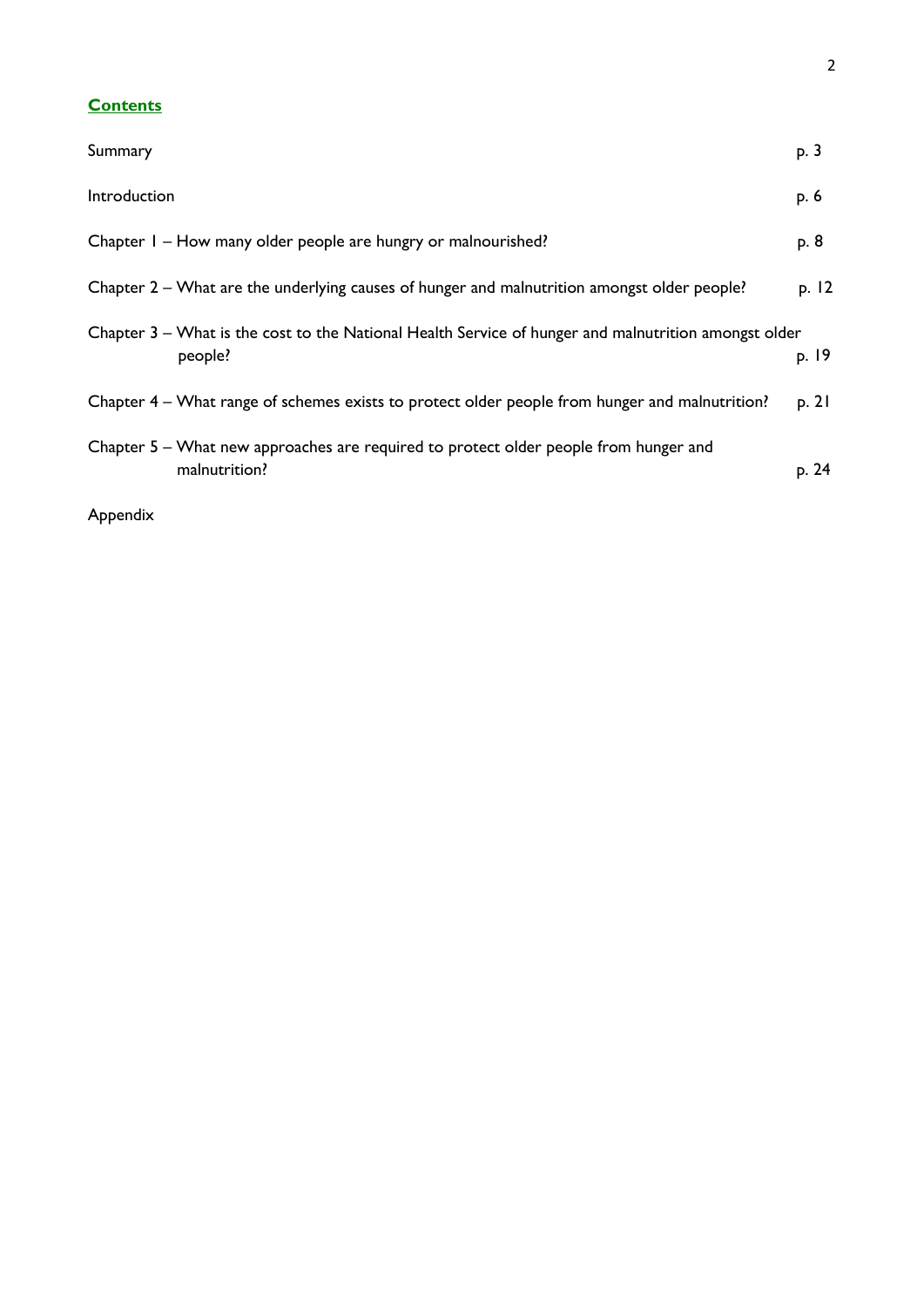#### **Summary**

## The extent of malnutrition amongst older people

Malnutrition arises when a person's body does not gain the nutrients it needs to function properly. Older people are particularly at risk of becoming malnourished, due to a range of unique medical, physical, and social reasons.

The availability of data on the numbers of older people in this country who are hungry or malnourished is limited, to put it mildly.

The most robust estimate presented to us suggests that in 2011, 1.3 million older people were malnourished or at risk of malnutrition. We have not been able to find an updated figure.

We recommend that Public Health England and its equivalent bodies in Wales, Scotland, and Northern Ireland, should regularly record and publish up-to-date data on the extent of malnutrition amongst older people.

Some malnutrition amongst older people may be caused by poverty. Another, and perhaps main cause, is social isolation brought about by the loss of one's partner or an unwillingness to draw attention to one's suffering, for example.

Compared with 2011, there are now 100,000 fewer pensioners living in absolute poverty. Nonetheless, we estimate that there are at least as many older people who are malnourished or at risk of malnutrition today, as there were seven years ago.

Hospitals rarely record malnutrition as a primary reason for admission, with primary causes such as disease, illness, injury, or infection often being diagnosed. Even so, figures from the House of Commons Library show that the number of people aged 60 and over whose primary diagnosis was malnutrition, more than trebled in the decade between 2005-06 and 2015-16; from 283, to  $921.$ 

However, the evidence we have received suggests that even these data do not in any way adequately capture the full extent of the problem. Older people are classified upon entering hospital by the immediate cause of their injury or ill health, such as a fall or another accident, but the data do not tell us how influential malnutrition may have been, in weakening their body and mind, as a factor which led to that fall or accident.

We believe that in an attempt to limit the risk of injury or ill health associated with malnutrition, robust and reliable screening tools must be scaled up across the country so that malnutrition can be identified, diagnosed, and treated much more quickly and effectively in the community.

We call on the Secretary of State for Health and Social Care to ensure that at all levels of care, staff are trained to use the Malnutrition Universal Screening Tool, or an equivalent mechanism, to identify older people who are at risk of malnutrition and ensure they receive appropriate food and support to improve their condition.

## The underlying causes of malnutrition amongst older people

The evidence we have received suggests that malnutrition is most likely to arise amongst older people following an accumulation of setbacks – bereavement, illness, a loss of community transport services, and a nearby shop closing, for example – which leave them unable easily to access food.

Over and above these cumulative setbacks, the evidence we received crystallised around three underlying causes of malnutrition: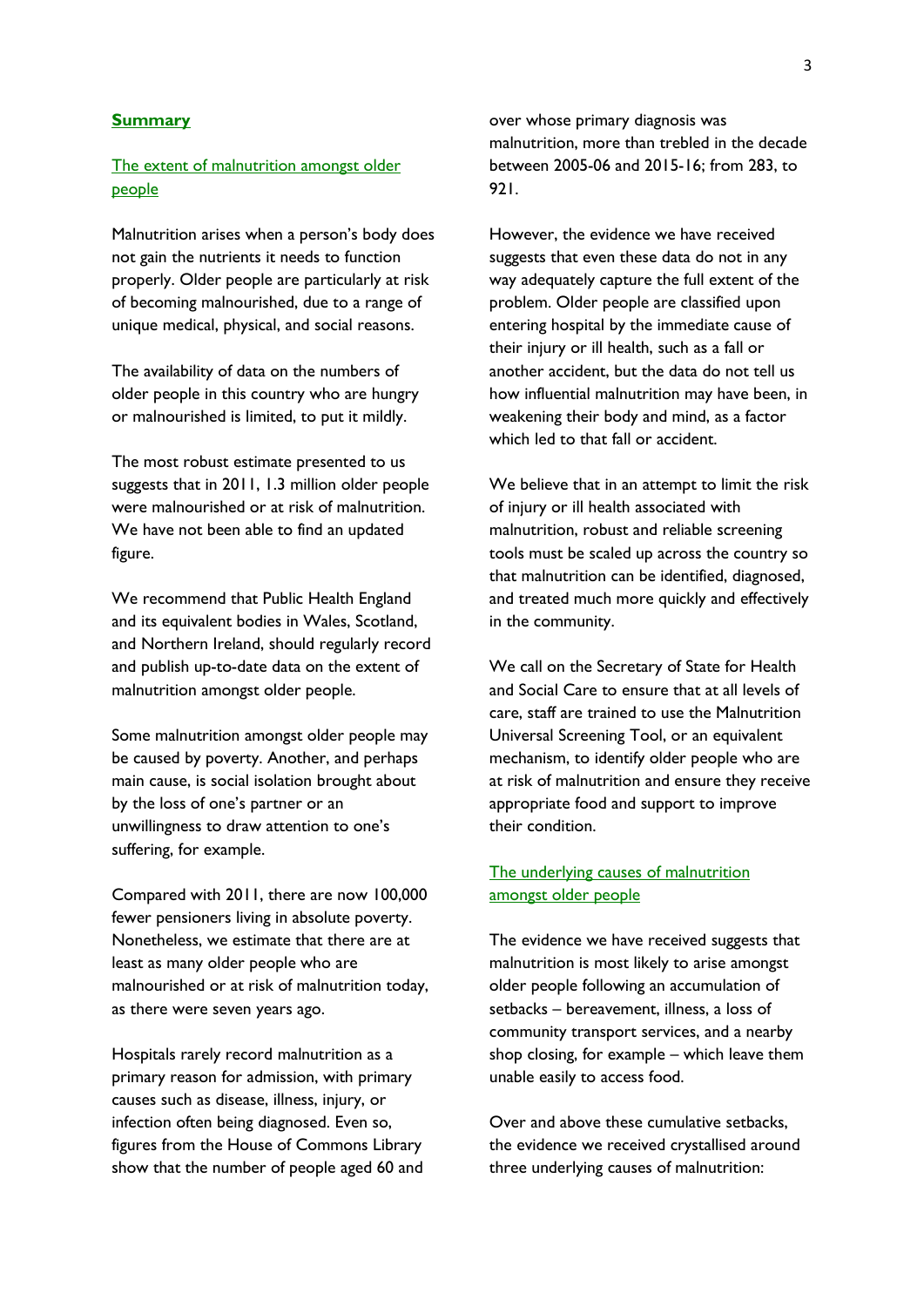loneliness and social isolation, the diminished availability of Meals on Wheels, and inadequate social care packages.

## The cost to the NHS and social care services of malnutrition amongst older people

Malnutrition amongst older people delivers not only human misery, but also a large and growing bill to the NHS and social care services.

Based on a House of Commons Library analysis of BAPEN figures from 2011, we estimate the total annual cost to our country's health and social care services of malnutrition amongst older people to be £11.9 billion. We estimate also that this sum will increase to £13 billion in 2020, and again to £15.7 billion by 2030.

The evidence presented to us suggests that the increased direct and indirect costs associated with malnutrition arise from more frequent admissions to hospital, longer stays in hospital, and a greater occurrence of ill health which necessitates visits to GP surgeries. Malnutrition has a severe impact not only on older people's general health, but also on their ability to recover from injury or ill health – bones and muscles in malnourished bodies are more easily damaged and take longer to heal.

We believe that targeted investment in services which protect older people from malnutrition would deliver significant annual savings to the NHS, not least by reducing the number of hospital admissions and limiting the number of days older people spend in hospital.

The range of schemes that exist to counter malnutrition amongst older people

There are some hugely innovative examples of community organisations protecting older

people from malnutrition, through either home visiting services or the provision of communal meals. With the right levels of support, those organisations could be scaled up across the country to ensure growing numbers of older people receive the food and support they need, through small acts of kindness, to remain relatively healthy and independent.

We are reluctant to call upon the Government, or local authorities, to dig even deeper into their scarce resources to fund new initiatives – as hugely effective as those initiatives may be in countering malnutrition amongst older people. However, we believe that the Government should look carefully at how existing budgets could be reallocated among the pensioner population to help safeguard older people from malnutrition.

We recommend that the Government should consider withdrawing the Winter Fuel Payment from the very richest pensioners in this country and diverting that money to innovative community organisations that seek to protect older people from malnutrition.

As an illustrative guide, according to the House of Commons Library:

- An additional £5 million a year could be made available for the protection of older people from malnutrition, if the Winter Fuel Payment was no longer paid to pensioners with annual incomes which fall within the additional rate of tax
- Alternatively, an additional £100 million a year could be made available, if the Winter Fuel Payment was no longer paid to those with annual incomes which fall within the higher rate of tax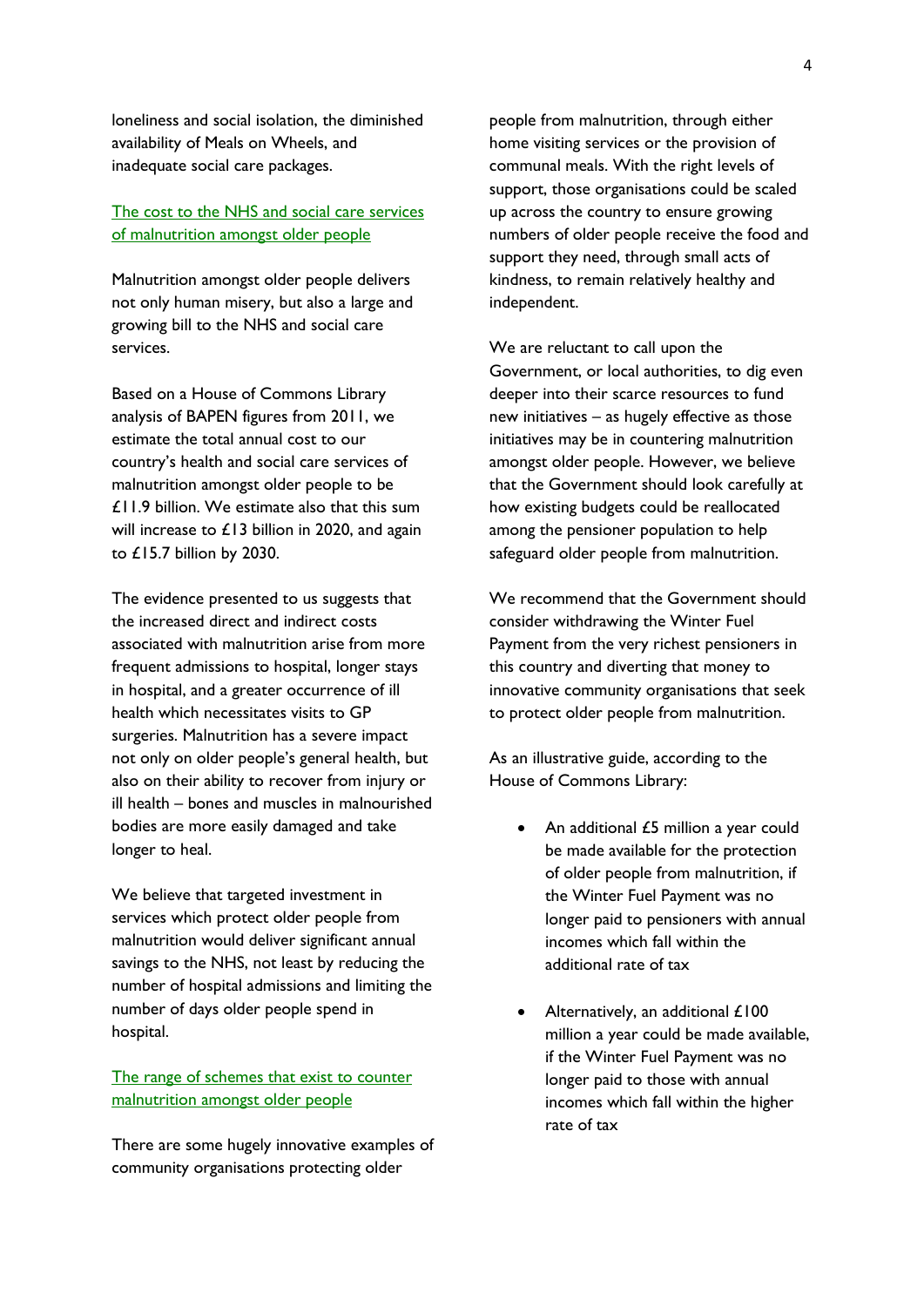## New approaches to protecting older people from malnutrition

It became clear in the evidence presented to us that malnutrition amongst older people is often intertwined with loneliness and social isolation. It is not surprising, therefore, that suggestions around which new approaches are required to protect older people from malnutrition also advocated the provision of meals as a means of interacting and socialising with other people.

Two new approaches received particular attention in the evidence that was submitted to us: an enhanced home-visiting service through which adequate meals and support are delivered by community projects to those older people who might struggle to leave their own home; and a new role for supermarkets in both maintaining older people's independent shopping habits and providing weekly lunch clubs.

We recommend that social care providers, including third sector organisations, should be given a duty, and the appropriate funding to carry out this duty, of ensuring all older people at risk of malnutrition, and particularly those in receipt of formal social care, receive at least one hot meal every day with nutritional supplements provided if necessary.

We recommend also that through either a more flexible social care package, or the provision of additional support from third sector organisations, this duty should extend to ensuring older people receive the necessary help to prepare that meal and undertake any other brief activities that could, in the longer run, keep malnutrition at bay.

We also call on Britain's biggest supermarkets to open up a new front in the battle against malnutrition amongst older people. Three reforms, in particular, would move us onto the front foot in this battle:

- The provision during set times of the week of assisted shopping, including 'slow' or 'relaxed' checkout lanes, so that older people can continue to shop independently for the food they wish to eat
- Accompanying those shopping sessions with a lunch club in the instore café area
- Subsidising the community travel that older people will require to get to the supermarket, both to buy their shopping and to attend the lunch club

There is, of course, a hugely important role for each of us as fellow citizens in looking out for our older neighbours. While this does not replace structured support delivered by social care providers, we should all nonetheless recognise our responsibilities to one another.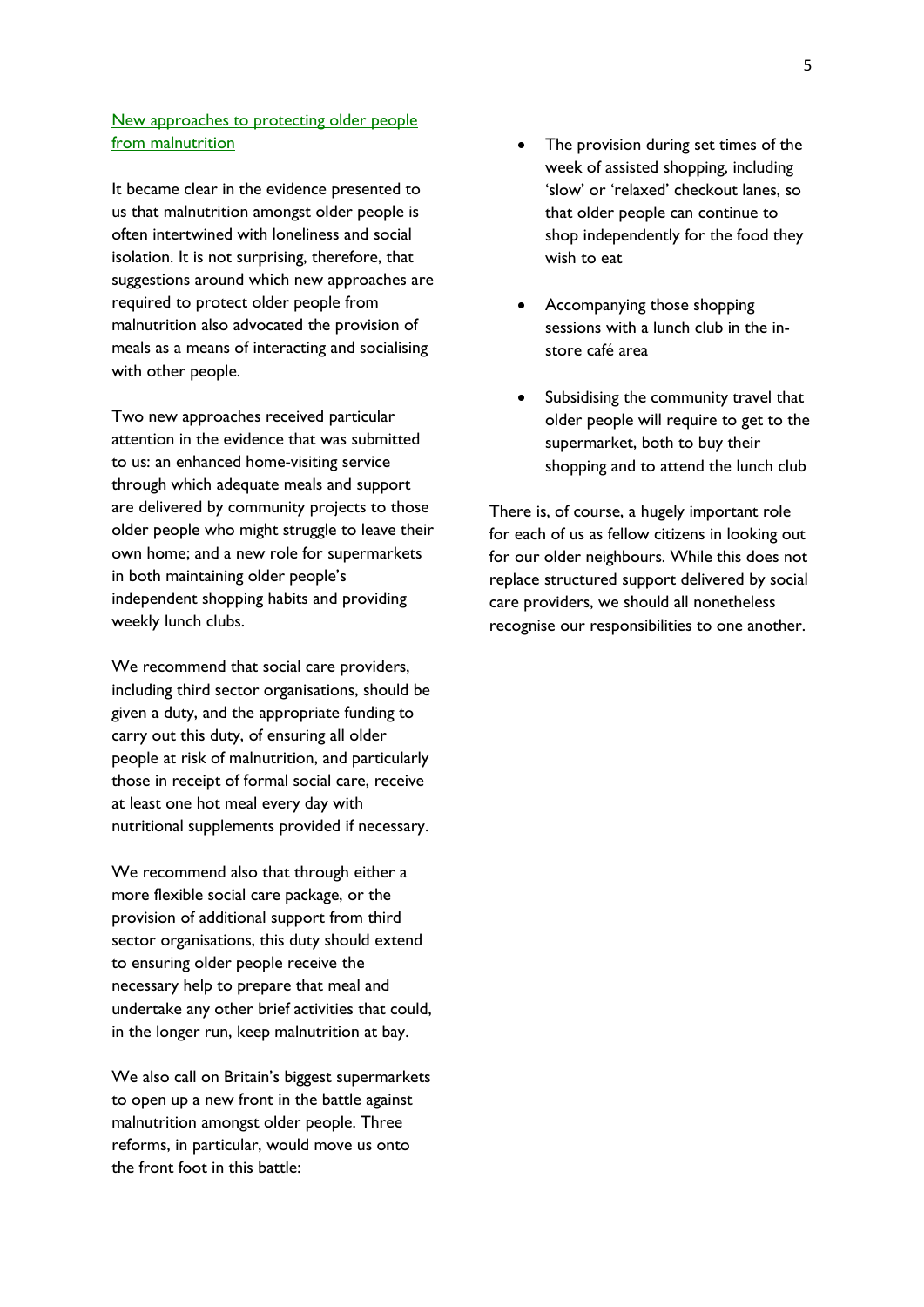#### **Introduction**

The All-Party Parliamentary Group on Hunger has been in existence for four years. Many hundreds of submissions, around the extent and causes of hunger in this country, have been presented to us in that time. Almost all of them have centred upon the poverty which exposes a proportion of families and individuals below the state pension age to hunger. Barely a handful of submissions, though, have raised the vulnerability to hunger that exists among pensioners.

The reasons for this have become fairly clear. The rapid increase in the numbers of people seeking help from food banks over the past decade – a most visible symptom of hunger in our country – has occurred almost exclusively amongst families and individuals below the state pension age. Less than one per cent of pensioners use food banks.

Another reason is that the face of poverty in this country is changing – it has become much younger over the past generation, thanks in no small part to the all-out assault on pensioner poverty that has been mounted by successive governments. There is, of course, a sizeable number of pensioners who are reliant on Pension Credit to guarantee an adequate minimum income. But the risk of poverty is now much greater among children, for example, than pensioners.

It was Feeding Britain, the organisation we established two years ago to lead the fightback against hunger and destitution in this country, which first conveyed to us concerns from volunteers on the frontline around a phenomenon that, in recent years, has largely remained under the radar: the exposure of pensioners to malnutrition or, as it was put to us in oral evidence, older people 'starving in their homes'. Hence our desire, in establishing a short inquiry, to gain a deeper

understanding of the phenomenon and what new approaches are required to counter it.

Now, at the conclusion of that inquiry, we cannot help but ask ourselves why this social evil has been allowed to remain under the radar for so long.

We were told in oral evidence of older people spending two or three months withering away, starving, before entering hospital weighing five and a half stone with a urine infection or pneumonia which keeps them there for several tortuous days, if not weeks.

We were told also of older people living alone in high-rise flats they are no longer able to leave, 'having services pulled from under their feet', feeling angry, hungry, and let down.

Six pieces of evidence, in particular, illustrated the severity of the phenomenon with which we are now confronted:

- One woman in her eighties with dreadful rheumatoid arthritis, had been caring for her husband with dementia and leg ulcers. The district nurses came in every two or three days to dress his leg, administer his medication, and provide all the support he needed. But the care going to him helped his wife as well. He eventually went into a care home, but nobody thought about how his wife was coping with her rheumatoid arthritis in her eighties. It was nine weeks later when her neighbour, who had grown concerned over her wellbeing, took in some milk and found she had not eaten a meal for nine weeks.
- One woman weighed six stone and 'probably wasn't long for this earth' when she was referred to the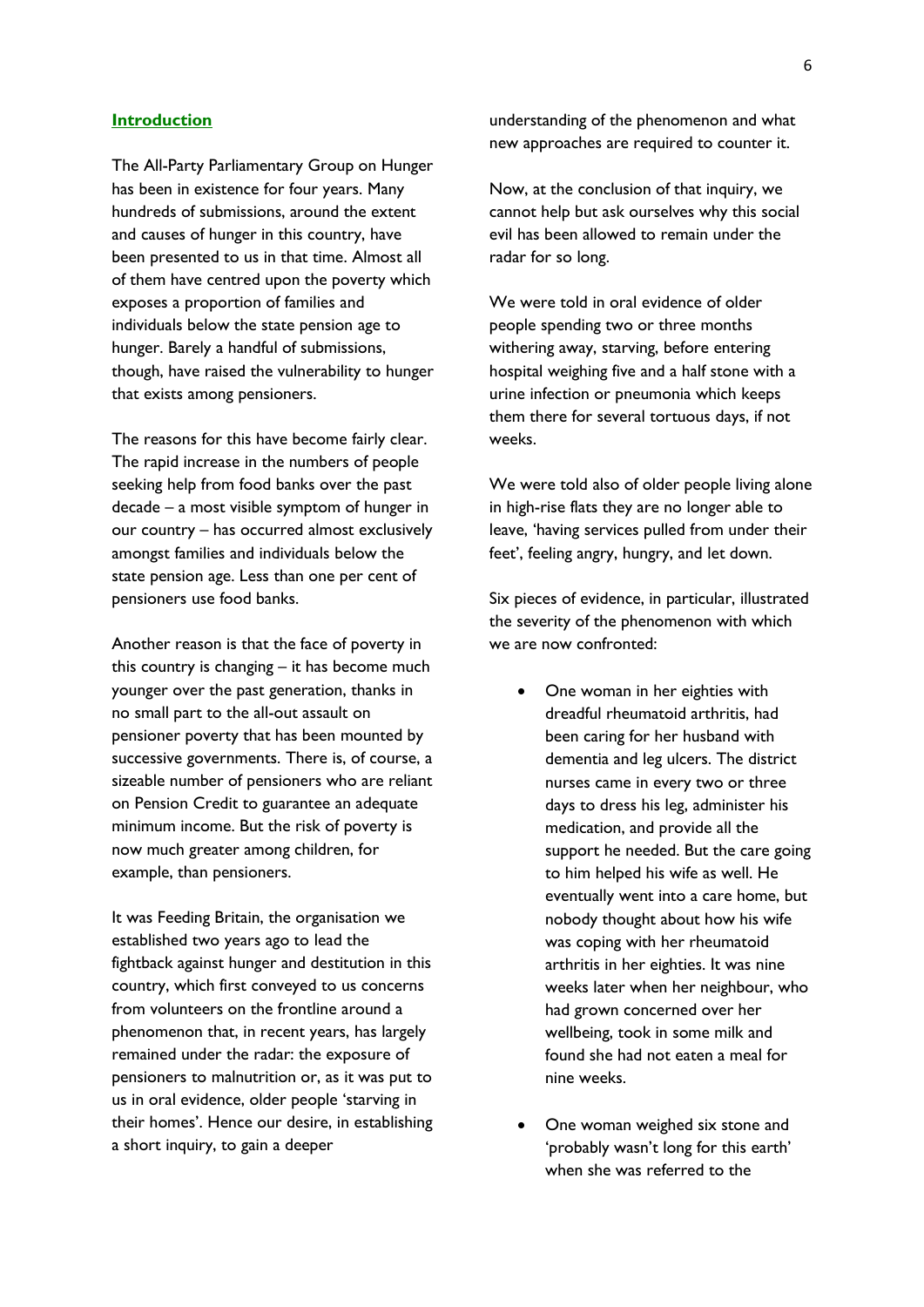Hertfordshire Independent Living Service. The Service told us in oral evidence that it has encountered older people, 'literally fading away in their own homes'.

- Some older people being helped by FoodCycle are eating multiple portions of food after they arrive at the organisation's communal meal clubs. They are 'thin and look malnourished – and it is obvious from the speed at which they eat the food they are very hungry'.
- Up to half the older people living alone who receive meals from the Hertfordshire Independent Living Service, needed to rely upon the Service for a meal on Christmas Day because they would not receive a visit from anybody else.
- Pensioners who would normally keep the heating or lights off to save money, are turning them on only when they know that people are due to visit the house. One Meals on Wheels volunteer shared the example of an older man who would switch off the lights on his Christmas tree as soon as the team left the house, to save on electricity.
- One man in his nineties, now receiving help from The Food Train, had not been able to buy food as his local supermarket banned him. He had had two falls and they said he was too much of a threat to their liability insurance.

We look in Chapter 1 of this report at how widespread malnutrition amongst older people has, and is likely to become in the years ahead. Chapter 2 then explores the circumstances behind this phenomenon, as

well as those particular factors which result in certain groups of older people becoming more vulnerable than others. What follows in Chapter 3 is an estimate of the impact of this phenomenon on the National Health Service (NHS) and social care services, before we turn in Chapter 4 to those stunning examples of communities pulling together to improve nutrition levels among older people. We then consider in Chapter 5 a set of proposals for the beginnings of a reform programme to help counter malnutrition amongst older people for good.

Having only been able to draw upon a limited sample of evidence, our main purpose in publishing this report is to issue a rallying call for supermarkets, social care providers, third sector organisations, and the Government, to look more closely at this issue.

One of the main messages we hope the public will draw from this report is that through small acts of kindness, we can make huge strides towards eliminating malnutrition amongst older people in this country, and in so doing confront the challenge raised in evidence from the Caia Park Partnership: 'people they say are living longer, but what quality of life do the older generation have generally to look forward to?'

The elimination of malnutrition amongst older people is urgently required for the sake of the NHS, and social care services, but above all for purposes of humaneness. Hence our central recommendation in this report, for a series of innovative pilot schemes that feed and care for older people.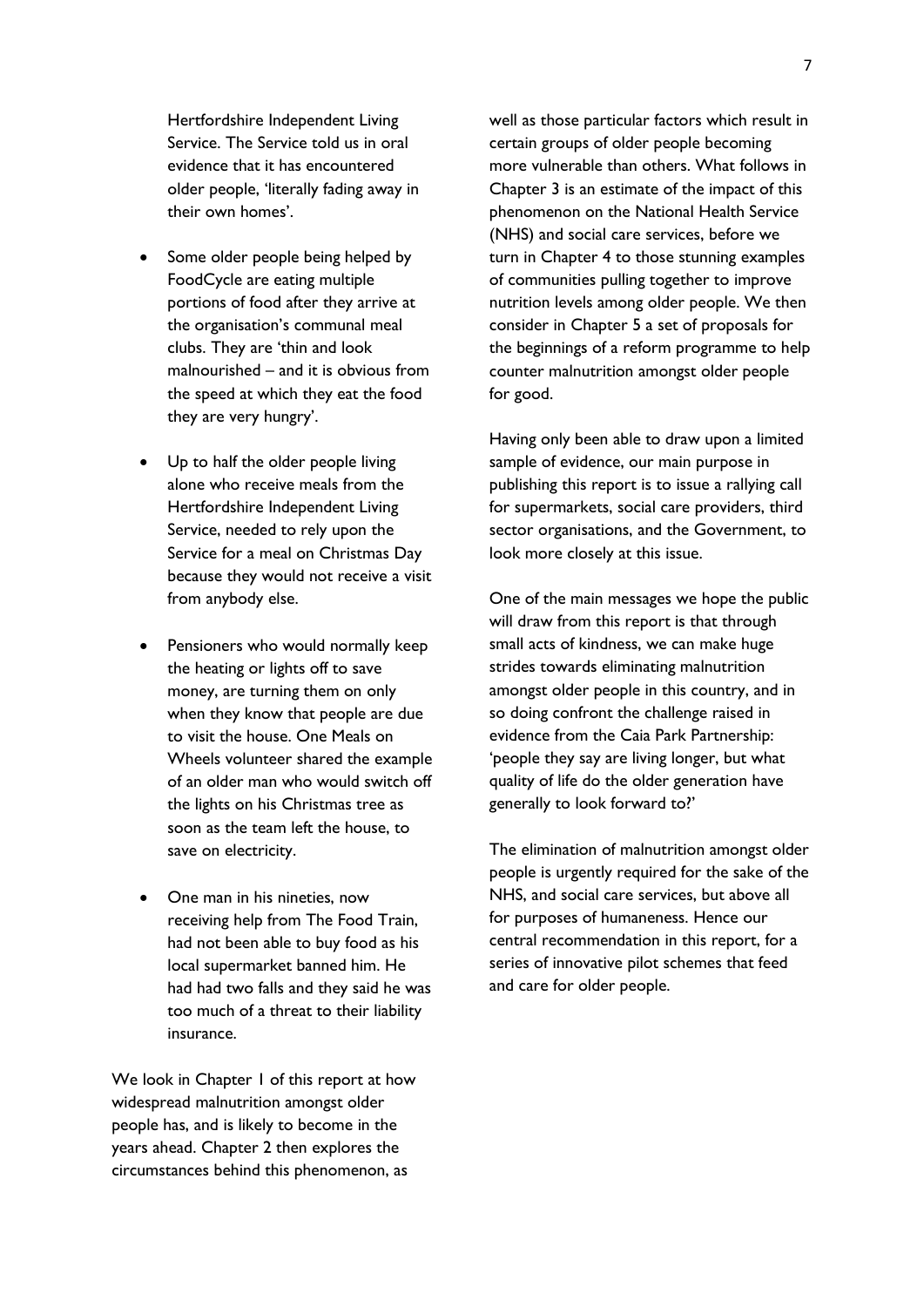## **Chapter 1 – How many older people are hungry or malnourished?**

#### A national estimate

Malnutrition arises when a person's body does not gain the nutrients it needs to function properly. People who are malnourished, due to a poor diet, are likely to have low levels of energy and weaker muscles. They are likely also to have a weaker immune system which puts them at greater risk of picking up an infection. If they do become ill, or suffer a fall and fracture a bone, people who are malnourished are more likely to take longer to heal.

The World Health Organisation defines malnutrition as:

'deficiencies, excesses or imbalances in a person's intake of energy and/or nutrients. The term malnutrition covers two broad groups of conditions. One is 'undernutrition'—which includes stunting (low height for age), wasting (low weight for height), underweight (low weight for age) and micronutrient deficiencies or insufficiencies (a lack of important vitamins and minerals). The other is overweight, obesity and diet-related non-communicable diseases (such as heart disease, stroke, diabetes and cancer).'<sup>1</sup>

Older people are particularly at risk of becoming malnourished, due to a range of unique medical, physical, and social reasons which we outline in Chapter 2. However, the availability of data on the numbers of older people who are hungry or malnourished is limited, to put it mildly.

The most robust estimate presented to us suggests that in 2011, 1.3 million older people were malnourished or at risk of malnutrition.

This estimate is based upon survey work completed between 2007 and 2011, by the British Association of Parenteral and Enteral Nutrition (BAPEN). We have not been able to find an updated figure, and no equivalent estimates exist in respect of hunger.

**We recommend that Public Health England and its equivalent bodies in Wales, Scotland, and Northern Ireland, should record and publish data on the extent of malnutrition amongst older people.** 

Some malnutrition amongst older people may be caused by poverty. Another, and perhaps main cause, is social isolation brought about by the loss of one's partner or an unwillingness to draw attention to one's suffering, for example.

Compared with 2011, there are now 100,000 fewer pensioners living in absolute poverty.<sup>2</sup> Nonetheless, we estimate that there are at least as many older people who are malnourished or at risk of malnutrition today, as there were seven years ago.

Age UK suggested in written evidence that, 'the numbers could be higher', as 'most older people become malnourished in their own homes and, in many cases, the problem is never acknowledged or addressed […] particularly among housebound older people including those who are hard-to-reach or more isolated'.

in 2011/12 the number of pensioners living in absolute poverty, after housing costs, stood at 1.7 million. By 2015/16, this number had fallen to 1.6 million.

 $\overline{\phantom{a}}$ 1

http://www.who.int/features/qa/malnutrition/en/ <sup>2</sup> Table 6a of the Households Below Average Income, 1994/95 to 2015/16, series published by the Department for Work and Pensions shows that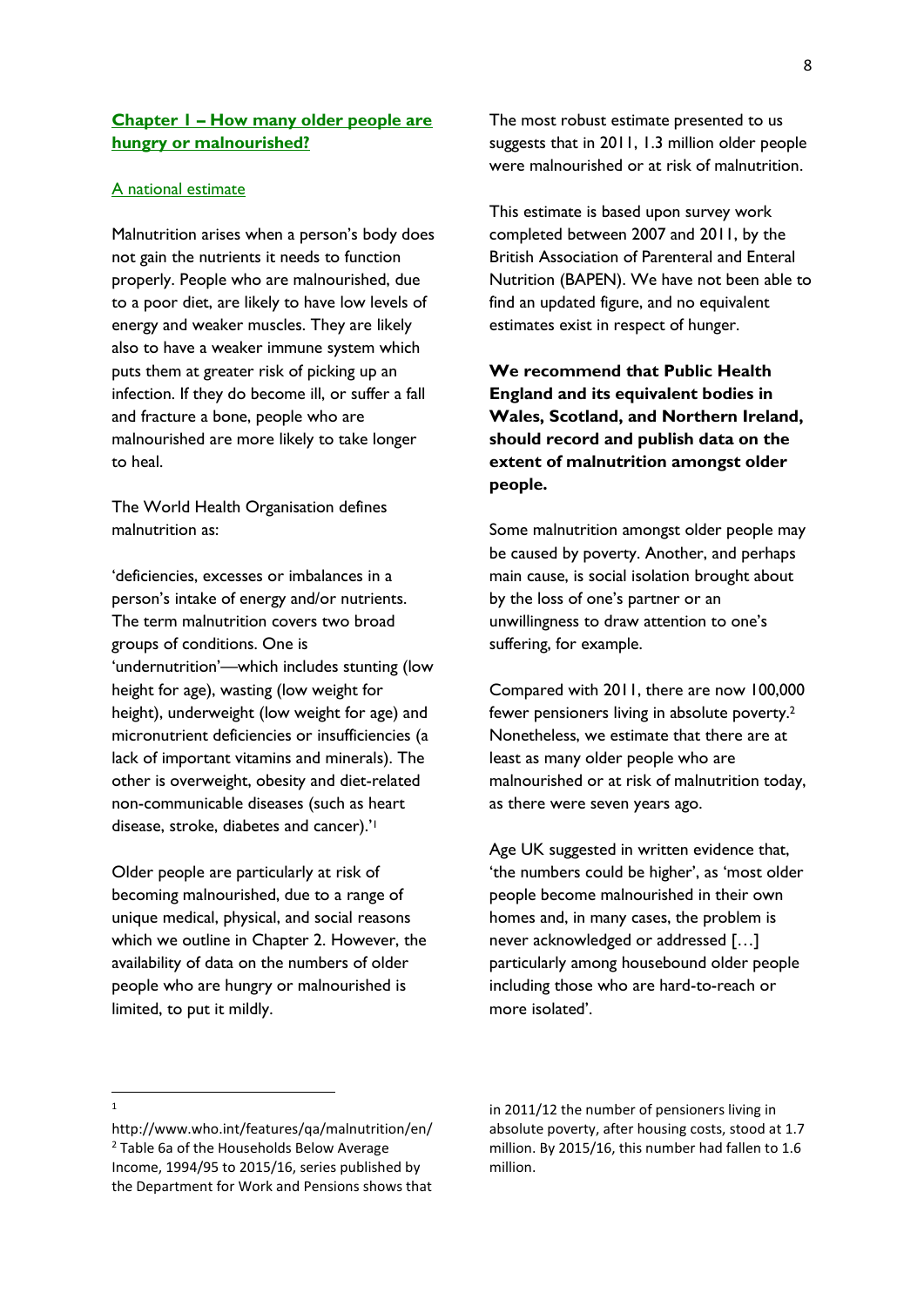Likewise, Church Urban Fund reported to us that, 'there may […] be underreporting of food insecurity amongst older people, for example, due to generational tendencies to "make do" or "not make a fuss" about difficulties, or the desire to maintain pride or dignity and the impression that one is coping'.

The Caia Park Partnership Older People's Day Centre, in a submission presented to us by Ian Lucas MP, also commented on how, 'the older they are the more difficult it is to get [people] to admit they are short of food or even going hungry at all. It's probably a generational trait as they feel they shouldn't complain and just go without instead'.

This pattern of behaviour was captured in oral evidence, too, by Wendy Wills, Director at the Centre for Research in Primary and Community Care: 'Older people tend to wait longer before they ask for help, or someone else realises that they need help. So they hang on for longer'.

## Who is particularly vulnerable to malnutrition?

Managing Adult Malnutrition in the Community sought in its submission to identify particular groups of older people who are at risk of malnutrition, in particular people with:

- A chronic disease (e.g. chronic obstructive pulmonary disease (COPD), cancer, gastrointestinal disease, renal or liver disease and inflammatory conditions such as rheumatoid arthritis, or inflammatory bowel disease)
- A progressive neurological disease (e.g. dementia, Parkinson's disease, or motor neurone disease (MND))
- An acute illness which leaves them unable to eat for consecutive days
- Mobility issues (e.g. the frail, elderly, and depressed, or those recently discharged from hospital)
- Social difficulties (e.g. poor support, housebound, unable to cook and shop, or are living in poverty)

In addition, Managing Adult Malnutrition in the Community shared with us an estimate that 35% of people recently admitted to care homes are malnourished. This chimed with the oral evidence given to us by the Hertfordshire Independent Living Service, which found that approximately 40% of people referred on to its books are malnourished.

While many of the people who fall within this category are likely to be very old and frail, Feeding Britain drew to our attention another group of older people who are vulnerable to malnutrition: those aged between 55 and 70 with particularly heavy caring responsibilities. Feeding Britain explained in its submission that, 'while their relative youth does not immediately flag them as vulnerable, they are more likely to be taking on double caring responsibilities for children [or] grandchildren as well as elderly parents. The costs of doing so, and the reduced capacity for income if people are still working, places this group at particular risk'.

Similarly, with reference to older carers who look after disabled children, Family Fund noted how, 'it is unsurprising that we found that over half of those surveyed had found it difficult on at least one occasion over the past 12 months to afford healthy food for themselves and their family. As well as this, some respondents were getting into debt in order to buy healthy food, with over a third of respondents saying they had used credit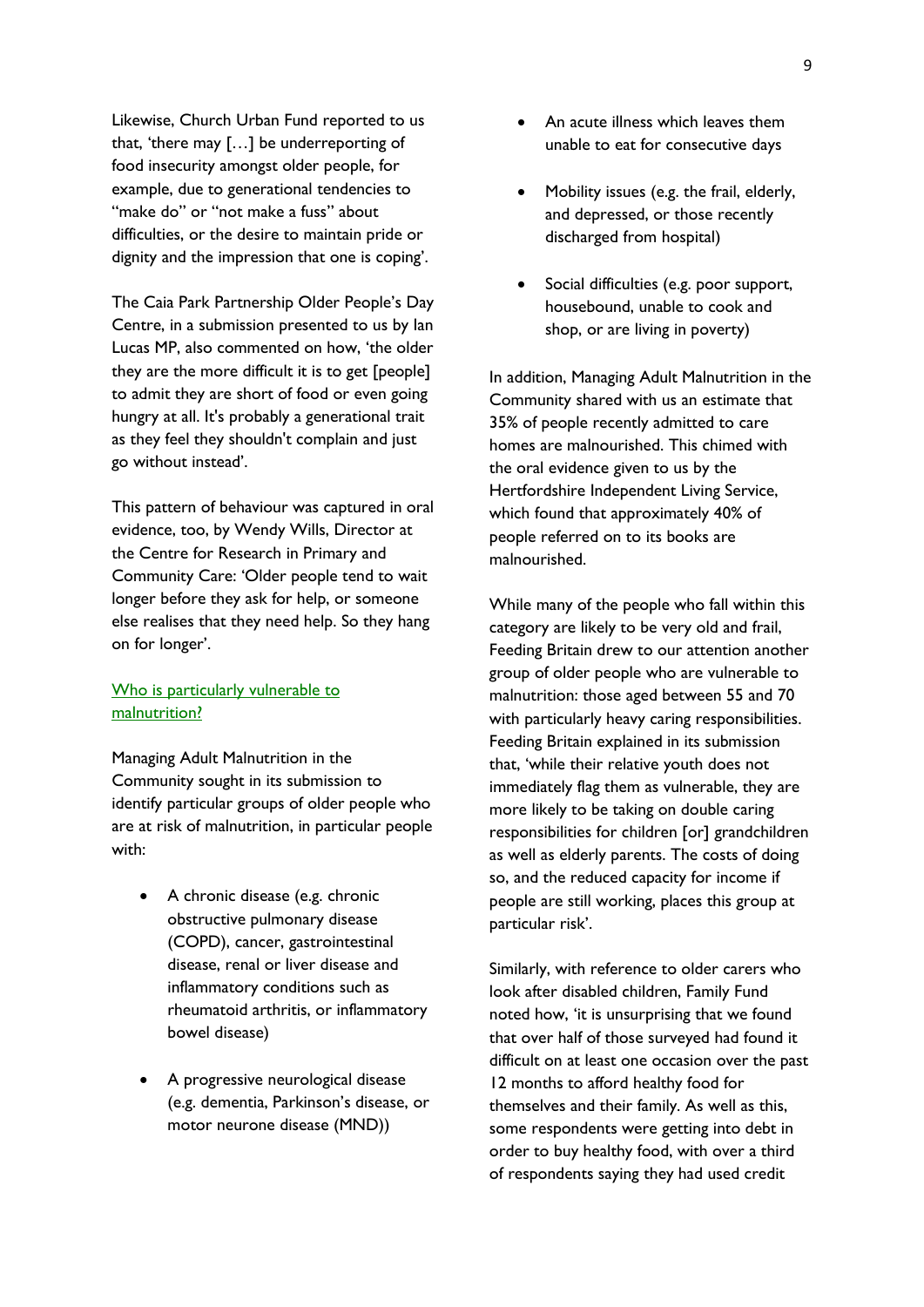cards and over 20% saying they had not paid a bill'.

A third group of older people uniquely exposed to malnutrition is those who have recently lost their partner to bereavement. As explained by the Brighton and Hove Food Partnership, 'bereavement can be an issue, when one partner holds the cooking skills. We heard from a sheltered housing worker who noticed that an elderly man in their accommodation seemed unwell after the death of his wife. She visited him in his flat and found the fridge just had chocolate in it. It turned out he didn't know where to start with cooking for himself and they were then able arrange for him to get some support around learning to cook'.

The unique exposure of this group, according to Tim Ansell of Whitefriars Housing in Coventry, needs to be considered against the backdrop of, 'not everyone knows how to cook [.] There does seem to be a common misconception that all older persons can cook whereas in fact a large number have limited skills and knowledge and also as they age it does become more of a challenge and chore. Motivation to cook for one is not something that everyone possesses'.

#### 'Invisible in the community'

The evidence we have looked at so far gives us a rough idea as to how many, and which groups of older people are likely to be malnourished. However, a detailed national measurement remains lacking. Clearly, if we are to ensure every older person at risk of malnutrition can receive the help they need to stay well-nourished, we must first get better at identifying the problem. Michelle Carruthers of The Food Train noted in oral evidence that, 'so many frail older people are now invisible in the community, so we're not fully aware [of the extent of malnutrition]'.

There is already in existence a nationally validated screening tool, developed by BAPEN, known as the Malnutrition Universal Screening Tool (MUST). However, it is not used routinely to collect national data. The Brighton and Hove Food Partnership explained in written evidence how, 'MUST screening should pick up malnutrition, but although well used in hospitals, [it] isn't adequately rolled out in community settings which is the most important time to pick up malnutrition'.

Sarah Wren of the Hertfordshire Independent Living Service expanded upon this point in oral evidence:

'[Identification] could become far more part of people's daily routine, to actually find out if people are malnourished. In theory it's done in hospitals, but that information is not always communicated when people go back out into the community. The NHS can then be selective about who that information is given to, so to another clinician, even though that information is vital for all sorts of people and services like ours. Care homes are improving in the use of MUST, although I've heard it's not always undertaken with the rigour it should be. Domiciliary care really should be using it. That's where it needs to sit, out in the community. It needs to become business as usual for many more agencies'.

In a paper written by Caren Watson, submitted to us by Lucy Antal of Liverpool Food People, it was suggested that, 'malnutrition within the elderly population is not always recognised, due to factors such as the training of health care professionals'. This led Wendy Wills, Director of the Centre for Research in Primary and Community Care, to recommend to us in oral evidence that, 'for anybody coming into contact with anyone aged over 70, this should become a routine part of that contact'.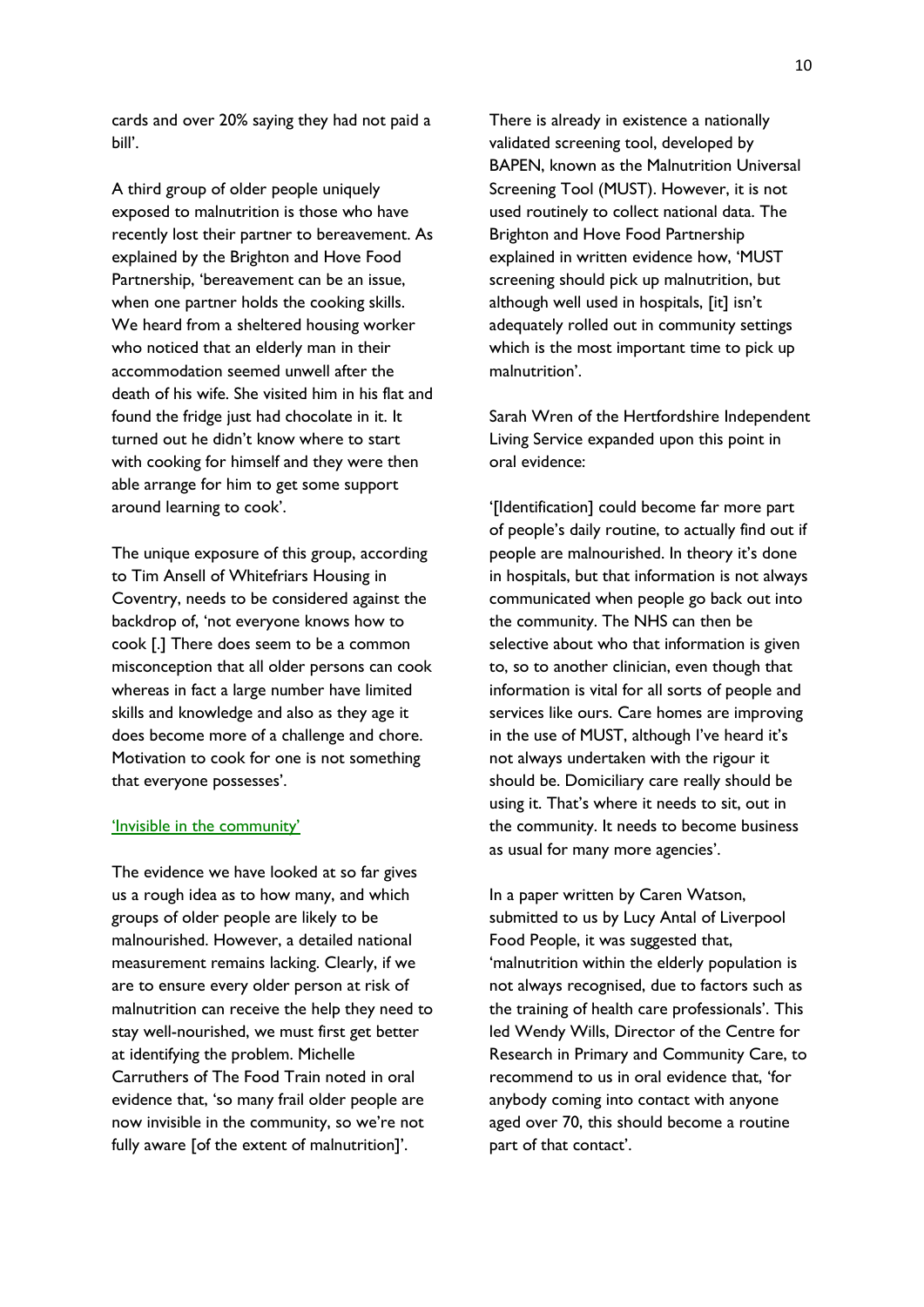Age UK Brighton and Hove, in a submission presented to us by Caroline Lucas MP, agreed that an 'every contact counts' approach should be adopted, 'so that all those who come into contact with older people are able to spot the signs of malnutrition and ensure support is in place. This would include medical professionals, care agencies, pharmacists, befrienders, providers of services for older people, Care Coaches, podiatrists, [and] library home visit volunteers'.

Likewise, the British Dietetic Association informed us that, 'through the expertise and leadership of dietitians, it is possible to integrate nutrition into local care pathways (including those for long-term conditions) for all community health and social care settings. It costs more not to treat malnutrition than to treat malnutrition and it is essential that the correct dietetic involvement is accessed locally to ensure the implementation of an evidence-based malnutrition pathway'.

**Hospitals rarely record malnutrition as a primary reason for admission, with primary causes such as disease, illness, injury, or infection often being diagnosed. Even so, figures from the House of Commons Library show that the number of people aged 60 and over whose primary diagnosis was malnutrition, more than trebled in the decade between 2005-06 and 2015-16; from 283, to 921.**

**However, the evidence we have received suggests that even these data do not in any way adequately capture the full extent of the problem. Older people are classified upon entering hospital by the immediate cause of their injury or ill health, such as a fall or another accident, but the data do not tell us how influential malnutrition may have been, in weakening their body and** 

**mind, as a factor which led to that fall or accident.** 

**We believe that in an attempt to limit the risk of injury or ill health associated with malnutrition, robust and reliable screening tools must be scaled up across the country so that malnutrition can be identified, diagnosed, and treated much more quickly and effectively in the community.**

**We call on the Secretary of State for Health and Social Care to ensure that at all levels of care, staff are trained to use the Malnutrition Universal Screening Tool, or an equivalent mechanism, to identify older people who are at risk of malnutrition and ensure they receive appropriate food and support to improve their condition.**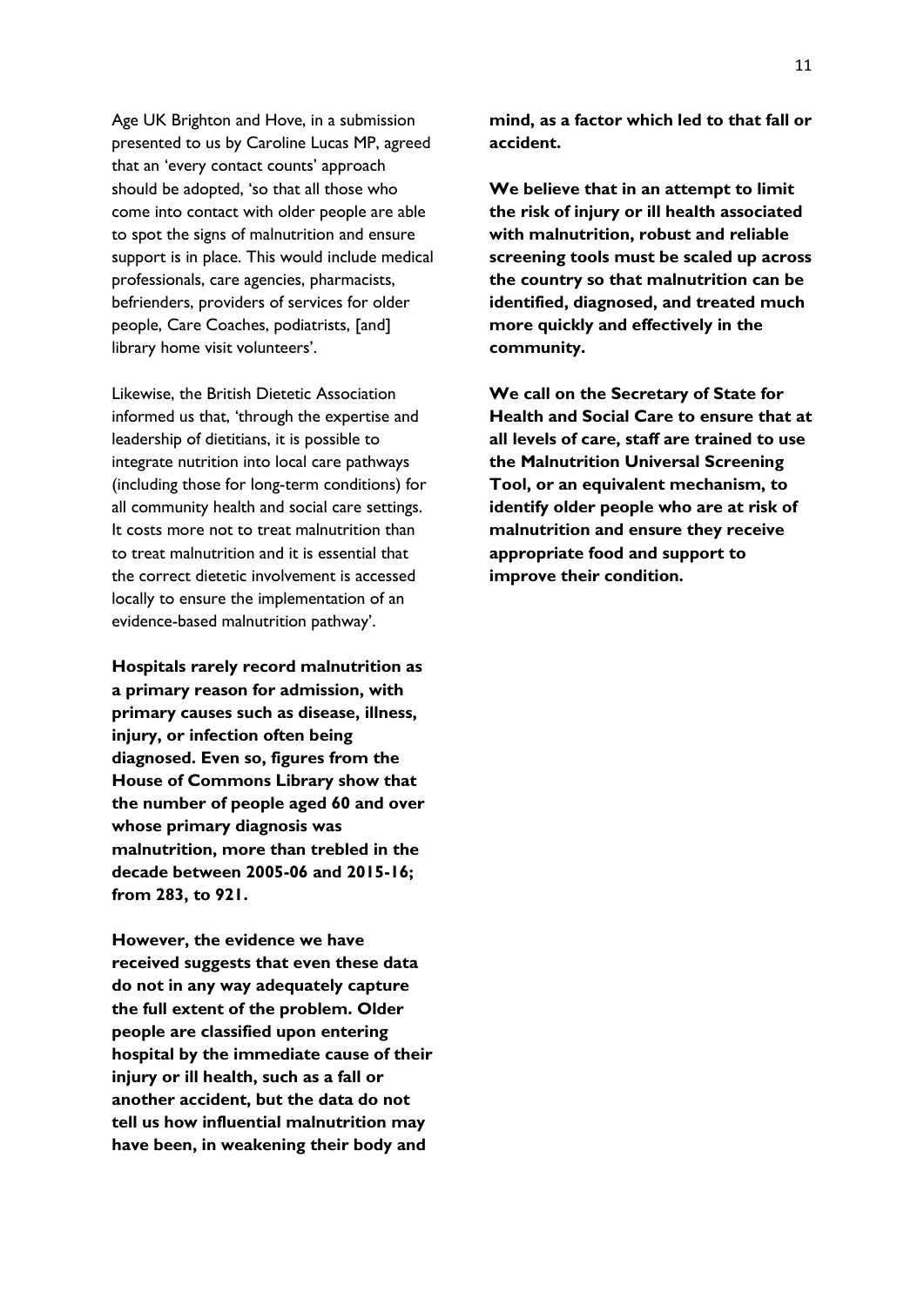## **Chapter 2 – What are the underlying causes of hunger and malnutrition amongst older people?**

#### Medical and physical causes

Age UK reported to us that medical or disease-related causes of malnutrition centre upon: ill health where the condition, or medication, leads to nausea, weight loss, or a reduction in appetite; conditions that affect the digestive system, such as Crohn's disease; long-term conditions such as dementia, cancer and chronic obstructive pulmonary disease (COPD) that make it difficult to eat; or swallowing difficulties.

Similarly, physical or disability-related factors can leave older people exposed to malnutrition – pain, loose teeth or denture problems can prevent people eating well. In addition, arthritis, sight loss or limited mobility, can also make it difficult for someone to get to the shops, prepare and cook food or eat independently.

### An accumulation of setbacks

**The evidence we have received suggests that malnutrition is most likely to arise amongst older people following an accumulation of setbacks – bereavement, illness, a loss of community transport services, and a nearby shop closing, for example – which leave them unable easily to access food.** 

Wendy Wills, Director at the Centre for Research in Primary and Community Care, set out in oral evidence the critical impact an accumulation of setbacks can have on older people's exposure to malnutrition:

'Whereas somebody slightly younger might be able to deal with one or two adverse factors, the older you get [the more] those things

work against you – whether it's bereavement, changes in household situation, changes in income, changes in community transport, not being able to drive anymore, not being able to access the shops when you get there because they feel too big to walk around or they're overwhelming, sometimes with no toilets, or parking is too far from the shop. All of these things build up and result in older people not being able to access the food that they would have been able to in the past. It's that accumulation'.

Michelle Carruthers of The Food Train similarly recorded, 'the incremental difficulties impacted by: bereavement, reduced mobility, reduction in local community based shopping options, reduced public transport, gradually reducing appetite and social isolation', while FoodCycle noted that, 'older guests have multiple challenges, and many of [them tick] multiple boxes, such as long-term health condition, living alone and on a low income'.

A key finding shared with us by Ed Hodson of Citizens Advice Coventry was that, ''elderly' recipients [of food aid] are more likely to suffer food crisis because of an accumulated poverty rather than the one-off money crisis that younger clients predominantly tend to suffer from'.

Indeed, the Soil Association told us in written evidence that:

'On the face of it, many of the older people we spoke to were coping well. However, it was clear that a slight change in circumstances, such as loss of driving licence, can have a dramatic impact on their ability to cope at home and maintain their independence. This was even worse for those who didn't have any family nearby to help them. Some were having difficulty adapting to home life after a long stay in hospital, which has been complicated by having family and friends that they needed to care for. For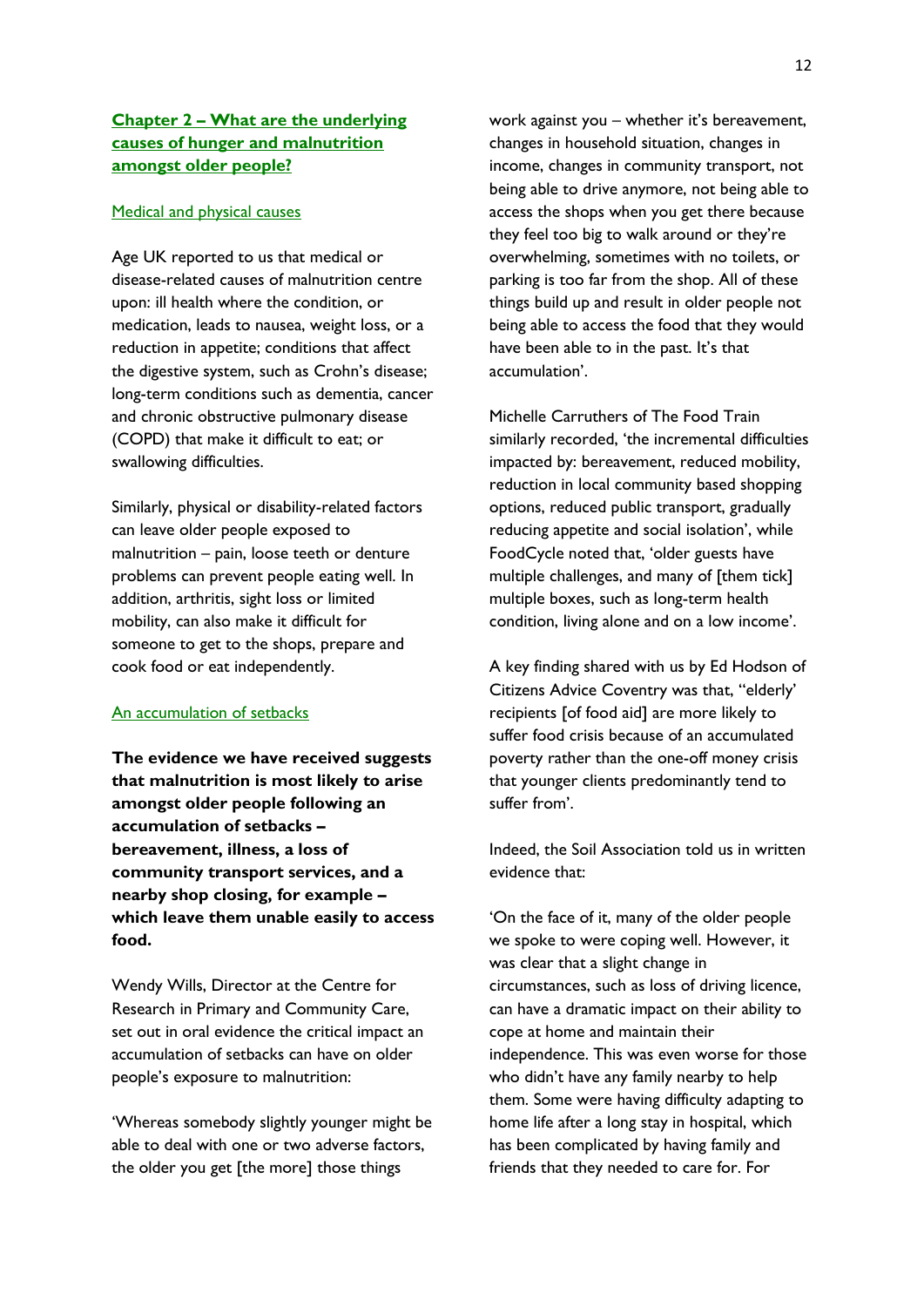many, the support networks around them were very fragile'.

Evidence from community groups in Swansea produced a comprehensive list of factors which could accumulate, thereby exposing older people to malnutrition: lack of appetite; dementia; forgetting to eat; swallowing issues (dysphagia); dentition; taste changes; lack of motivation or interest in eating; depression; staying in bed longer; living alone and lacking the will or ability to cook for one person; a lack of support from family, friends, or carers, including lacking encouragement to eat where motivation is low (e.g. if the domiciliary care call is restricted in length); poor mobility; or a lack of funds.

Similarly, the Caia Park Partnership Older People's Day Centre, in a submission presented to us by Ian Lucas MP, concluded that:

'Problems around hunger […] tend to stem from bereavement, a deterioration in both physical/mental health and isolation. People who live alone often fall into the mind set of "I can't be bothered to cook for myself" or are physically unable to stand long enough to prepare meals. We have recently been involved with a lady whose health deteriorated to the extent that she was no longer able to go out to get shopping. It was only when neighbours reported her behaviours as being aggressive and uncharacteristic that the emergency services and ourselves became involved. She was found to be severely underweight and was eventually hospitalised. Access to shopping schemes for the elderly and also the provision of a modern day meals-on-wheels service would I feel go a long way to combating (unnecessary) hunger in older people'.

Two examples shared with us by The Food Train provided a blow-by-blow account of this accumulation of setbacks:

- James, an 82-year-old man described how following his wife's death he became socially isolated. Two years after this the local shop closed and he needed to get into town – just seven miles away – but the bus service was reduced to just one per day, five days per week. He became anxious about being able to go to the shops, complete his shopping and get home due to reduced mobility. James walks with a stick and cannot rush for a bus. He became reliant on his closest neighbour, also of advanced age, but with some family support to obtain basic groceries for him. His neighbour moved to live with his family and James had no access to food until The Food Train became his only visitor, delivering groceries.
- Claire was a district nurse until retirement. She was well educated about healthy eating and enjoyed cooking. When she was 79 she became depressed after her best friend died. She had lost her partner at 70 and regularly met with her friend for lunch and outings. Claire had sarcopenia, an age related, involuntary loss of skeletal muscle mass and strength, she fell at home and was briefly admitted to hospital. Whilst there she had no visitors and this further impacted upon her mental health. As well as feeling unwell, she ate very little while she was there. When she returned home she had lost so much weight she needed care. Claire was referred to The Food Train for grocery deliveries but her reduced mobility meant she had difficulty cooking and her health deteriorated rapidly. She became a long term in-patient in hospital and subsequently moved into a residential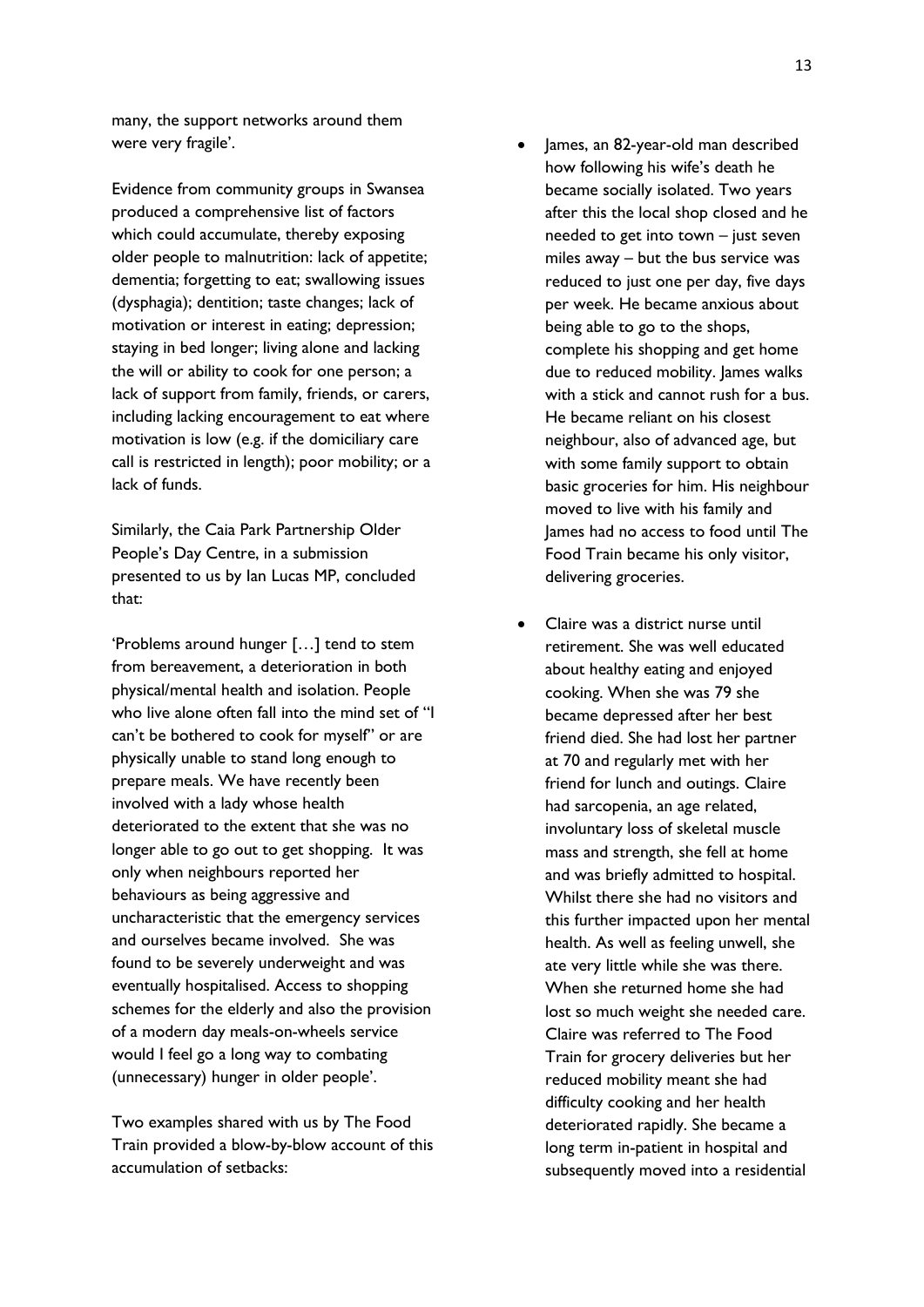home. There was no other service available for Claire, no meals on wheels, insufficient home care, no community lunch clubs or transport options available.

The Food Train added that, 'Claire and James were lonely. As with many of our customers they are bereaved, their partners and friends die, they live in rural and urban areas, they often have no visitors, family members often have to move away for work, it becomes harder to get out of the house, public transport becomes too challenging, they may need to walk some distance to a bus stop, they cannot rush for the one bus and if they miss it they have no means to get into town that day. They worry about moving easily in shops, find it difficult to carry groceries, if they want fresh produce they need to shop regularly. People become too anxious to go out and public services are so challenged, they do not become aware of the risk factors or cannot act until the situation is critical and health has deteriorated to such an extent, hospitalisation is inevitable'.

Looking in particular at older people's ability to access supermarkets, the Centre for Research in Primary and Community Care reported how:

'Many of the challenges could be perceived to be relatively small, especially when it came to supermarket shopping. Those identified included: the location of car parking, availability of a suitable toilet, the distance people needed to walk around a store to gather their provisions, obstacles blocking supermarket aisles, a long wait for a bus, having to search for items in suitable package sizes, being unable to read food labels including sell by and use by dates.

'However, the key factor with these often small challenges, perceived by study participants as 'ordinary' or mundane, was the way that these could accumulate, in some cases to such an extent that someone could no longer face or undertake a shopping trip to the supermarket – so called 'cumulative trivia' or 'daily hassles'.

'Vulnerability can be viewed, as an accumulation of threats (everyday events as well as major catastrophic events) that outstrip resources/assets/resilience of older people, and ultimately result in food insecurity.

'The accessibility of supermarkets (particularly out-of-town stores) was an issue for many older people. This became more of a problem if people had to stop driving because of dementia or failing eyesight, for example, or if the use of public transport turned into a struggle due to declining mobility'.

**Over and above these cumulative setbacks, the evidence we received crystallised around three underlying causes of malnutrition: loneliness and social isolation, the diminished availability of Meals on Wheels, and inadequate social care packages.** 

#### Loneliness and social isolation

Much of the evidence we received pinpointed loneliness and isolation – linked with limited mobility and poor access to food – as two of the most prominent causes of malnutrition amongst older people. As the Brighton and Hove Food Partnership put it, 'anyone with health or mobility issues is going to find it harder to access food whether that is shops, support options such as lunch clubs or shared meals, or food banks'.

The Church Urban Fund reported to us that, 'conversations with three of our workers who are directly involved with a range of initiatives responding to household food insecurity in different parts of the country suggested that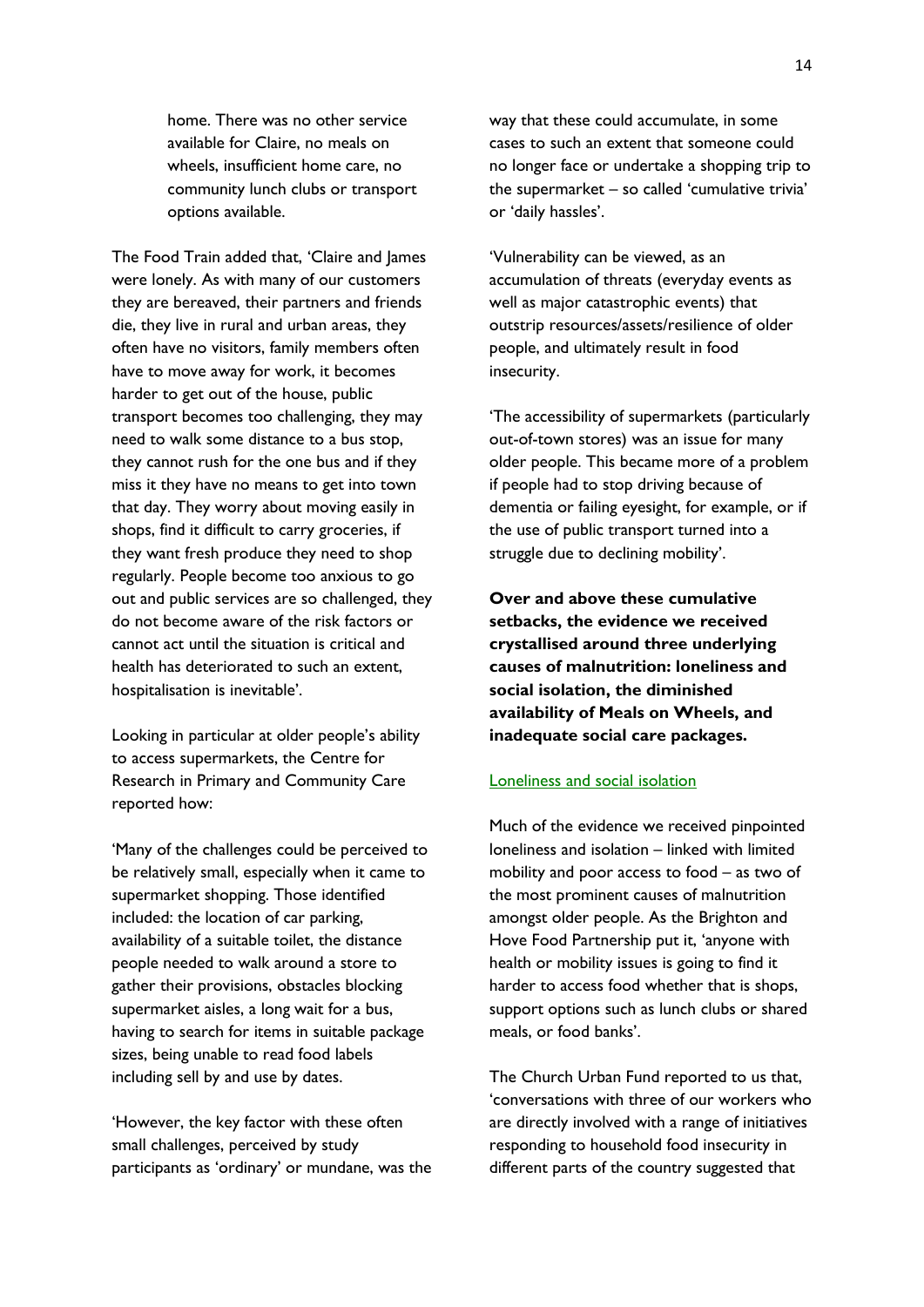loneliness and isolation were far greater problems amongst older people than food poverty, and that this was what the many lunch clubs and similar activities offered by churches and community groups were responding to: the need for conviviality, and in some cases a physically, as well as emotionally, warm space rather than the need for food that one could not otherwise afford.

'Anecdotal evidence from our Development Workers suggests that physical frailty and the loss of motivation to cook are more significant causes of malnutrition or hunger amongst older people than financial poverty. Difficulty leaving the house, for example, may make it difficult to purchase food, particularly if an older person has limited support from family or friends locally. It was also suggested that poor nutrition was often a problem for older people who had been discharged from hospital with little support in place or limited social networks'.

Picking up on the issue of poor mobility, Sandra Simmons of Birkenhead outlined in written evidence the link between social isolation and:

'[…] isolation due to mobility problems resulting in loss of confidence, reduction in ability to access local transport added to by difficulties carrying items and also due to distance to any shops selling suitable foods. Having had the experience of looking into a cupboard and fridge of an older person recently, and finding nothing of any substance, I can verify that this is reality, as what was there would not have fed any person for even one meal and there was nothing nourishing within the property. These happenings, if they come to the attention of those working in social care, only do so when things reach crisis point which is happening far more regularly'.

Michelle Carruthers of The Food Train identified how this problem is particularly acute in rural areas: 'we've had people whose one convenience store in their village has stopped selling fruit and vegetables so they can sell more cigarettes and alcohol; meaning a 40-mile journey just to buy fruit and vegetables because there is nothing in rural areas'.

In similar vein, the Caia Park Partnership Older People's Day Centre, in a submission presented to us by Ian Lucas MP noted:

'There are many more people in remote areas where the issues are made harder when you add lack of mobility to the equation. No longer is there the local village shop with someone who can deliver food. Now it is expected that if you are not able to get out, that you have the option to shop online, but as we all know there are many of the older generation that would not be in a position to us a computer and set up online shopping'.

This latter point was picked up by Sandra Simmons:

'Many older people do not have the ability or resources to access online shopping and so are unable to have food delivered to their home. For those who do have the necessary skills and resources the minimum spending limit is too high for their budgetary needs. Additionally in these circumstance the occurrence of forgetting some essential item, [which] results in having to do another shop with another minimum spend of £35 plus delivery costs, is distressing to say the least'.

Of particular importance here is the availability of bus services upon which older people rely to access food. The Centre for Research in Primary and Community Care at the University of Hertfordshire set out in written evidence how: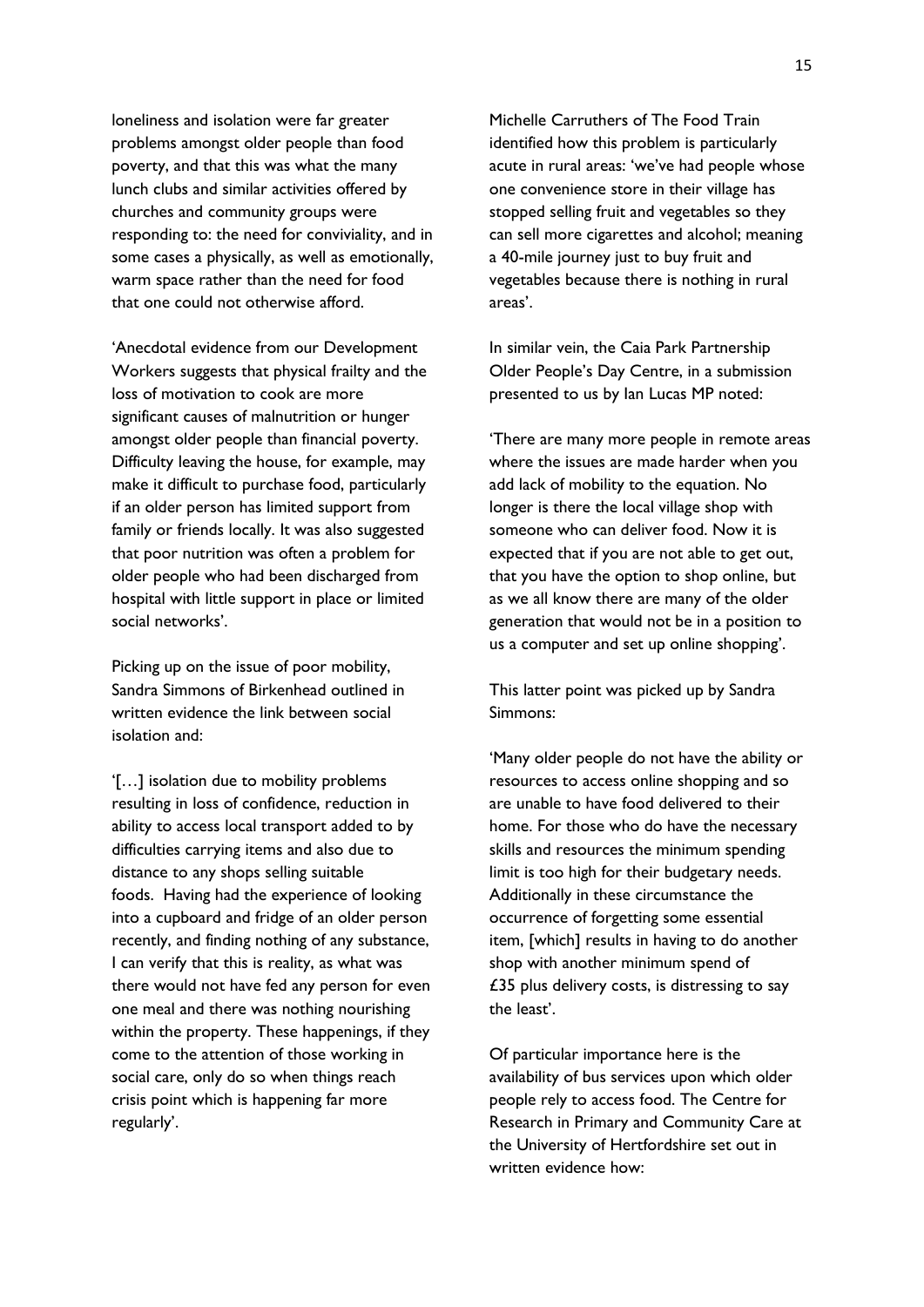'Cuts to bus services have a significant impact, in some cases forcing older people to change the supermarket they shop at regularly despite preferring a competitor. Some supermarkets offered transport, but when available, it may not meet people's needs, as the time allowed for shopping – typically one hour – is insufficient for many older people to get around a large supermarket. This suggests that, if financially viable, some form of sponsoring of key local bus services by supermarkets could have a positive impact on communities and represent an advantageous publicity and advertising opportunity for the retailer involved'.

Moreover, the submission from Lucy Antal noted how, 'current approaches to transport, planning and provision of community services may have unintended consequences for food access for older people.'

Tim Ansell of Whitefriars Housing in Coventry, meanwhile, reported that, 'none of the 11 older person's schemes that I manage are within reasonable walking distance of a supermarket although all have local convenience type shops nearby. The issue then faced is that the variety of products available is limited with the cost of those products being higher, in particular the availability of reasonable priced fresh fruit and veg is often limited. Additionally a single person may not wish to purchase a pack of tomatoes or 3 courgettes etc., as it is likely that they will not use them all and much ends up as waste'.

#### The diminished availability of Meals on Wheels

The evidence we received suggests that the diminished availability of Meals on Wheels services in some parts of the country is increasing the risk of malnutrition amongst older people.

Wendy Wills and Dr Angela Dickinson shared with us a piece of research which identified strong evidence that, 'Meals on Wheels improves the nutritional status of service users, including quality of diet, nutrient intake, and reducing food insecurity […] other benefits of the Meals on Wheels service identified by respondents included the additional support provided by the service. Almost half of respondents (46.8%) said that those delivering the food made them a drink, 29.8% said the food was served to them and 82.9% said that they had a conversation'.

Feeding Britain reported that, 'Meals on Wheels services have traditionally been on the frontline of supporting vulnerable older people, both through the food itself and the social interaction and reassurance of having a regular daily visit. The loss of these services in many local authority areas has a significant impact on older people. We have heard of some councils technically fulfilling their responsibilities by signposting older people to local takeaways or supermarket ready meals'.

Moreover, Sarah Wren of the Hertfordshire Independent Living Service noted in oral evidence how, 'older people are starving in their homes. Some local authorities have replaced meals on wheels services with a link on their website to takeaway businesses. As if, on any level, that is appropriate?'

The Service added in written evidence that, 'unfortunately as older and vulnerable people who require Meals on Wheels and other food related support are rarely able to engage in on-line consultations, many local authorities have been able to axe services without any obvious opposition. In our experience, this has often been the culmination of a deliberate down-sizing of meal services (first limiting access to only the most chronically sick and disabled, causing unit costs to increase, and demand to reduce further)'.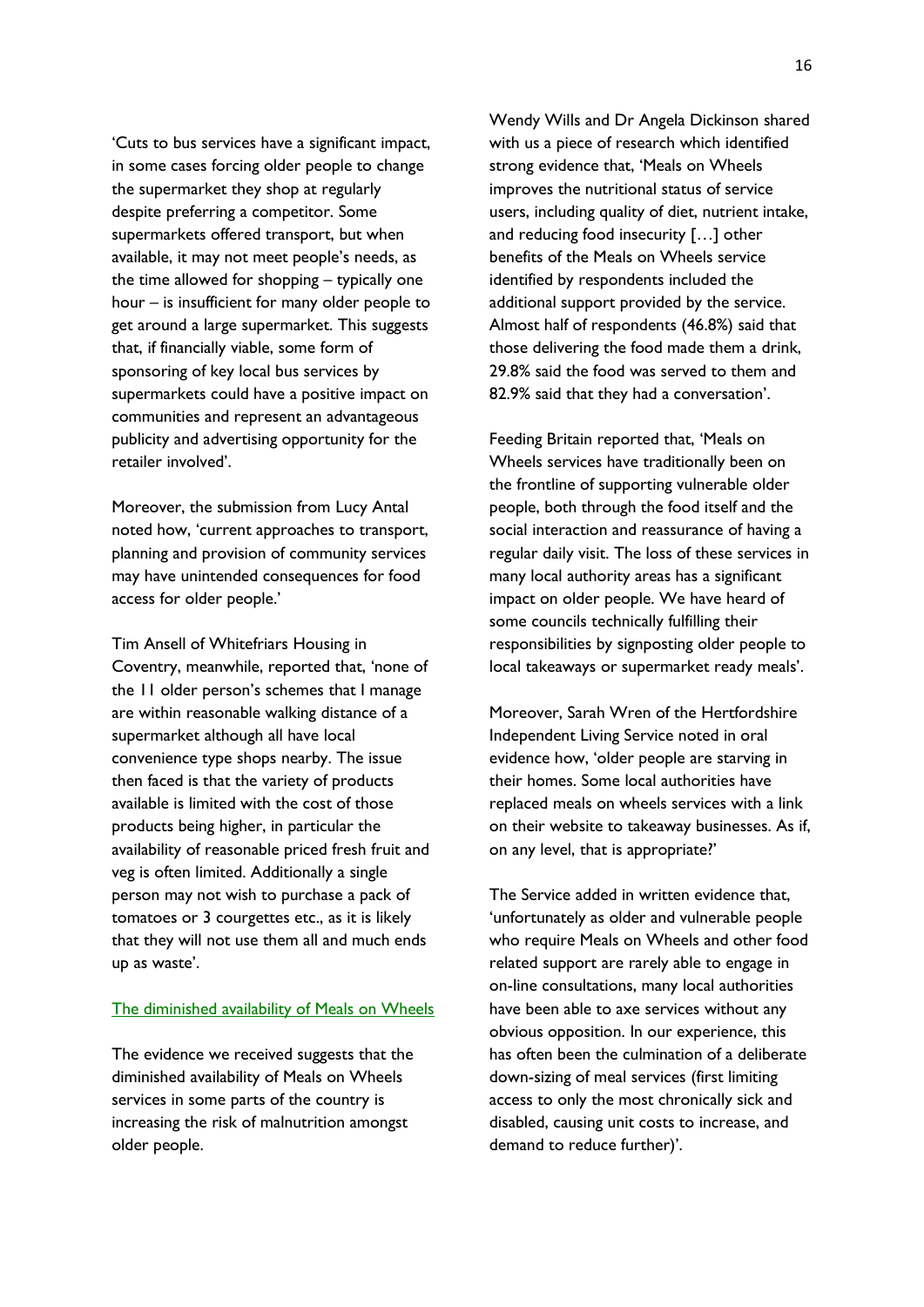Similarly, Sandra Simmons of Birkenhead reported that, 'we have a situation in which even if an elder person were to have their needs recognised and there was a recognition of the need for provision of nourishing food this may not be addressed. Meals on Wheels services which have been supported by local authorities and charity are having to cut back on this provision and when it is maintained it is severely restricted in areas where it still exists'.

Ms Wren added that, 'where Meals on Wheels have been cut, health and social care costs are starting to go up – people are having more falls, more UTIs. It's so obvious that if you don't do the basic stuff, costs are going to go up elsewhere. But until it's reinforced again, until you say, "this is your statutory responsibility", they are not going to do it'.

One example presented to us by Ian Lucas MP, on behalf of the Caia Park Partnership Older People's Day Centre, was of 'a family in the Trevor area. They were not serviced by Meals on Wheels and they were not in a position to be able to afford the alternative companies which deliver cooked meals'.

Figures from the House of Commons Library suggest that in England, gross expenditure on Meals on Wheels more than halved in the decade between 2003-04 and 2013-14; from £96 million, to £42 million. Likewise, the number of older people in receipt of Meals on Wheels services declined by four fifths between 2005-06 and 2013-14; from 155,000, to 29,000. The Library informs us that changes in the reporting of adult social care expenditure mean that Meals on Wheels no longer appears as a discrete category in expenditure publications.

According to Sustain, fewer than half (48%) of local authorities now provide Meals on Wheels services, down from 66% in 2011.

#### Inadequate social care packages

Of major concern to us is the heightened risk of malnutrition among older people who either do not receive formal social care, or whose care packages do not include the provision of hot meals.

Sarah Wren of the Hertfordshire Independent Living Service explained in oral evidence that:

'We're getting to the point where health and social care are saying, "we're only going to do it if it is statutory. Feeding has got nothing to do with us". Even in social care, where they're saying, "okay, if somebody needs help to eat, we will help them eat. But if they haven't got the right food in the house, that isn't our problem". It's crazy. It's so simple to deal with some of the big expenses that are hitting health and social care if we just get food into people's homes and provide them with the support they need to stay well for longer'.

We also heard in oral evidence from Michelle Carruthers of The Food Train, how:

'People are maybe on three cold meals a day through a formal care package: a bowl of cereal in the morning, a sandwich at lunch and a sandwich for your dinner – 800 or 900 calories a day – or maybe a microwave meal, if you're lucky. It's because they're rationing care […]The carer writes at the next visit, "Didn't eat, loss of appetite", but they're just sick of looking at the same sandwiches and they want a good bowl of soup with some bread, maybe some rice pudding and fruit. Every bit of evidence we've got from 22 years shows that if you spend time with an older person, help and support them, they will eat more, they will eat better, and they will continue to do so if you keep that support in place.'

We heard likewise from Sandra Simmons of Birkenhead that, 'when social care do allocate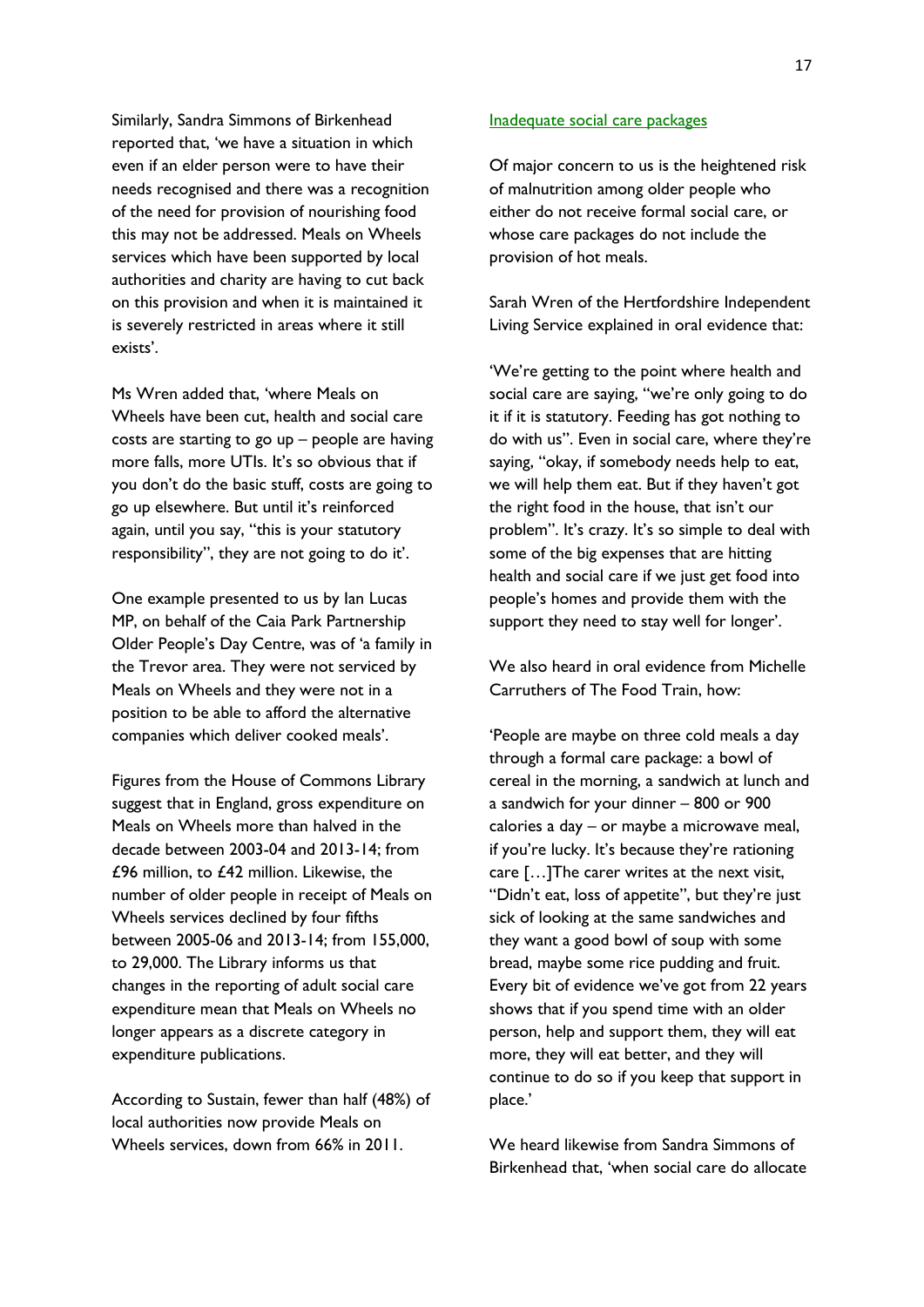a home care service to older people the time limited to visits does not allow for purchase and preparation of meals in most areas'.

Ms Carruthers developed this point in written evidence:

'Food is not provided for older people in the community at the time and point of need. This is the simple truth driving hunger and malnutrition amongst older people […] Where the Meals on Wheels service is provided this is generally limited to one meal per day at most, but can be less, paid on delivery with restricted menus, deliveries unavailable at weekends, bank holidays and so leaving those with no family support unable to access a meal. If an older person cannot access their funds due to mobility or poor weather they cannot pay for this delivery. If they are not hungry when the meal arrives, for example: lunch arriving at 11am, there is limited capacity to change this time or reheat the meal. We are seeing the consequences of decades of reduced social care funding and community care which brings us to a UK where the resurgence of Scurvy is little more than a soundbite'.

In addition, evidence from Wales set out the example of one older man who, 'was allocated carers to visit, but when we went there found that the limited amount of food he had was out of date, we replaced the basics, but discovered that there is limited time that people can spend with their client and whereas in years before would have had time to maybe make a butty and check the dates on milk etc., that they had just enough time to look at medication and generally check that he was still alive'.

Loneliness accompanied by a bowl of cereal and two sandwiches, every day, every week, should be unacceptable in modern Britain. But within the current legislative framework, it is almost inevitable.

Section 2 of The Chronically Sick and Disabled Persons Act 1970 requires 'the provision of meals for [a] person whether in his home or elsewhere', in cases where a local authority is 'satisfied' that 'it is necessary in order to meet the needs' of a person with such a service. However, this does not require the food to be hot, nor for other causes of malnutrition to be addressed. In fact, one carer in Wirral who went beyond the call of duty, using their break periods to cook hot meals for older people, was told that they were taking too long and should revert to a bare minimum service.

It was suggested to us in evidence that a clear duty is required for social care providers to ensure nutritious meals are provided to older, frail, disabled, or otherwise vulnerable people who cannot meet their nutritional needs without such support. We return to this suggestion in Chapter 5.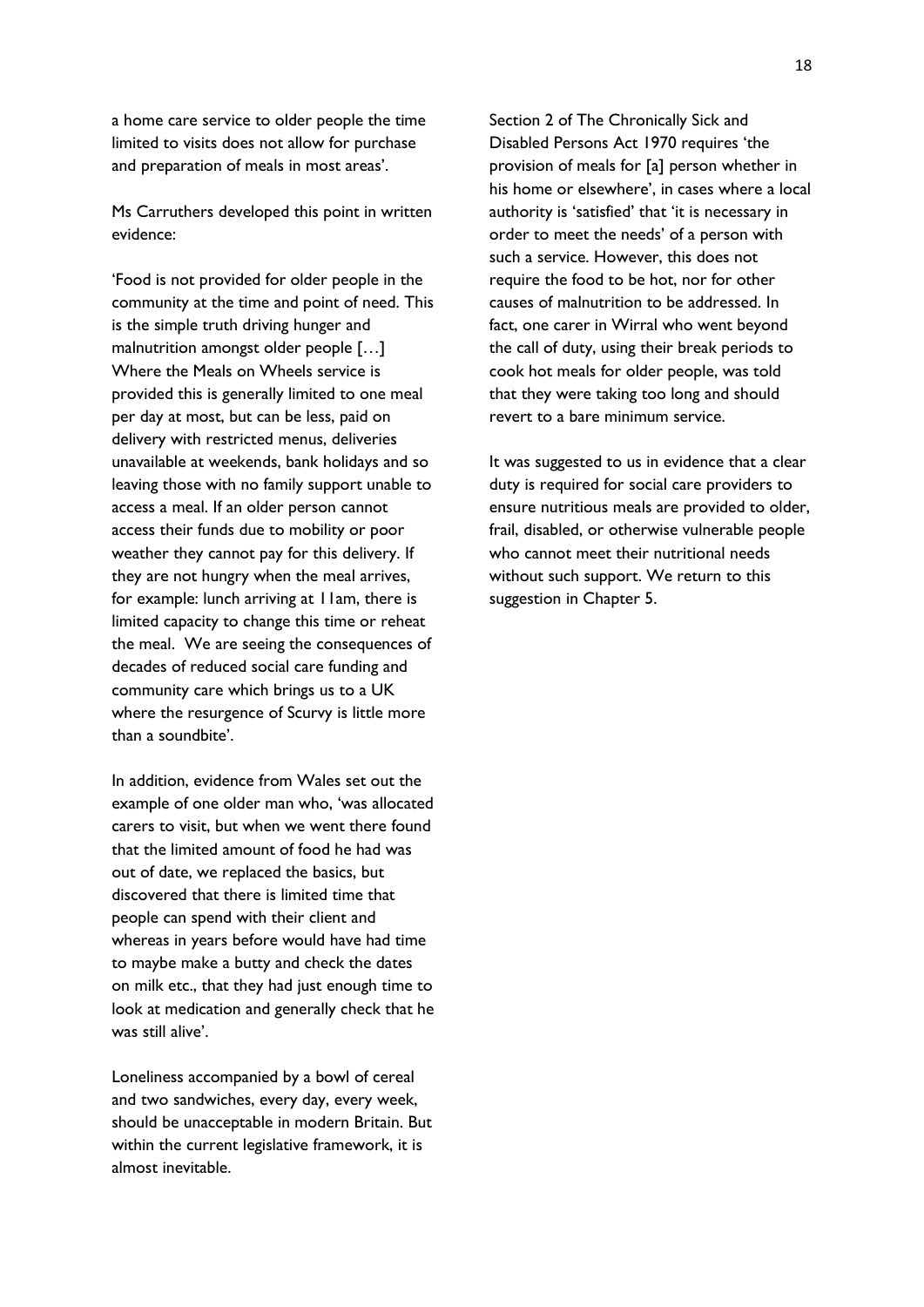**Chapter 3 – What is the cost to the National Health Service of hunger and malnutrition amongst older people?**

**Malnutrition amongst older people delivers not only human misery, but also a large and growing bill to the NHS and social care services.** 

**Based on a House of Commons Library analysis of BAPEN figures from 2011, we estimate the total annual cost to our country's health and social care services of malnutrition amongst older people to be £11.9 billion. We estimate also that this sum will increase to £13 billion in 2020, and again to £15.7 billion by 2030.** 

**The evidence presented to us suggests that the increased direct and indirect costs associated with malnutrition arise from more frequent admissions to hospital, longer stays in hospital, and a greater occurrence of ill health which necessitates visits to GP surgeries. Malnutrition has a severe impact not only on older people's general health, but also on their ability to recover from injury or ill health – bones and muscles in malnourished bodies are more easily damaged and take longer to heal.** 

A key finding here is that malnutrition weakens older people's ability to fend off infection and ill health, and increases their likelihood of falling or suffering another accident which leads to extended periods of time in hospital. According to Managing Adult Malnutrition in the Community, 'the clinical consequences of malnutrition are varied and include: impaired immune response; reduced muscle strength and frailty; impaired wound healing; impaired psycho-social function; increased falls risk; impaired recovery from illness and surgery; and poorer clinical outcomes'.

Michelle Carruthers of The Food Train developed this point in oral evidence:

'They are spending masses on unscheduled bed days, particularly for the over-75s, on things that are related to malnutrition: sarcopenia, muscle wastage, and falls. If you start at the beginning of 'what led to that admission in the first place', it is more than likely something as simple as a gradual two or three month decline that has involved not getting enough to eat. The cost of a fall alone is massive'.

Moreover, evidence from community projects in Swansea recorded that, 'malnourished people are more likely to be admitted to long term care. People at high risk of malnutrition are also more likely to be reliant on nutritional supplements which will have an additional cost. Care home residents with eating problems are highly predictive of other negative outcomes, increased health and support needs and accelerated mortality'.

The upshot of this, according to the Malnutrition Task Force, is that treating someone who is malnourished is approximately three times more expensive than for someone who is not malnourished – estimated health and social care expenditure per capita of the population is around £2,500; for those malnourished or at risk of malnutrition, the expenditure rises to around £7,500 per person in the population.

Michelle Carruthers argued in written evidence that, 'astronomical costs can be reduced by having the foresight to fund proven community services […] community based solutions could prevent early admission into care, reduce malnutrition related deaths and reduce hospital stays. In addition, the longer someone stays in their own homes, supported in the community the more optimal the health outcomes'.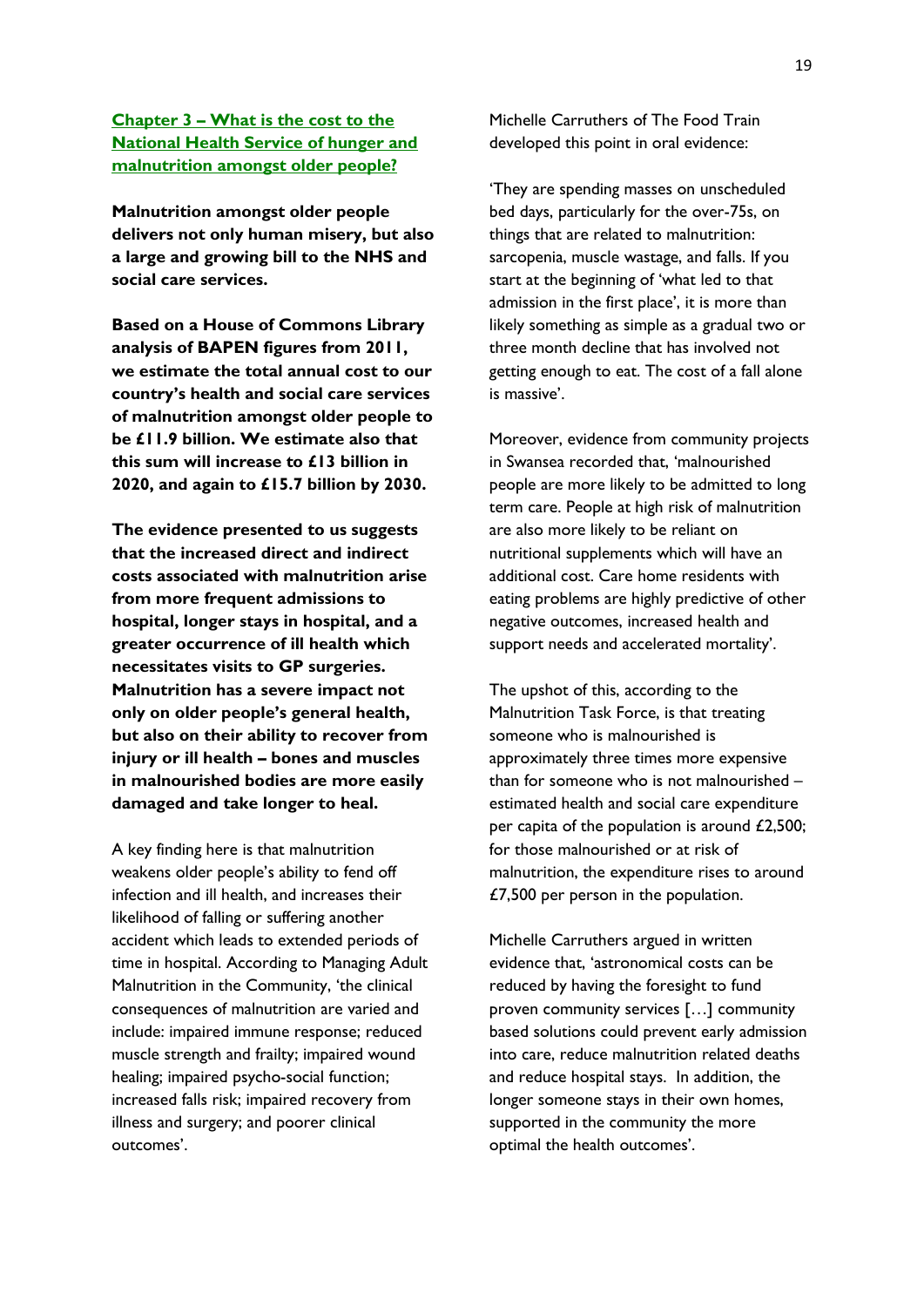Ms Carruthers also emphasised in oral evidence the need for a stronger focus on preventing ill health through the provision of community food services: 'Unscheduled bed days, unplanned admissions with urine infections on a Friday night, that could have been really stopped throughout the week with additional care support – making sure somebody gets a drink, that they have snacks in between, and so on'.

Looking elsewhere in the system, Brighton and Hove Food Partnership identified, 'hospital discharge [as] a key time to eat well but structural difficulties with the process and sheer workload at the hospital front line means that in reality food slips down the agenda. This is a false economy. Likewise, the lack of priority means that Meals on Wheels are no longer provided by the local authority, as in most other places. This is also a false economy'.

Meanwhile, Sarah Wren of the Hertfordshire Independent Living Service pointed out in oral evidence that, 'prevention doesn't have to be expensive. Our local authority will invest slightly more than the cost of one night's hospital stay, in keeping someone wellnourished for a whole year. So that's 365 days of the year, for the cost of £500 for one night's stay in hospital […] we see remarkable impacts just by giving people enough calories. There is this great fallacy which almost everyone believes, that it is normal to lose weight when you get old. Of course, it's not'.

Similarly, Ms Carruthers said how, 'we were able to demonstrate over a significant number of years that if you did this, the two direct impacts were fewer older people in care homes and less contact with social work – low-level care was not needed. In one area, one of the unintended consequences was their poorly up-taken frozen meals service that wasn't liked could be done away with, as they could get everything they needed and

more through the shopping services, supported by volunteers, and reported eating better.

'We need to work to help people stay in their own homes, we need to provide food, support cooking and company before people become depressed, before they have an agerelated fall, before they become housebound and in recognition that aging is inevitable as are the health consequences but, in our still affluent society starving for attention and food shouldn't be a consequence of aging'.

**We believe that targeted investment in services which protect older people from malnutrition would deliver significant annual savings to the NHS, not least by reducing the number of hospital admissions and limiting the number of days older people spend in hospital.**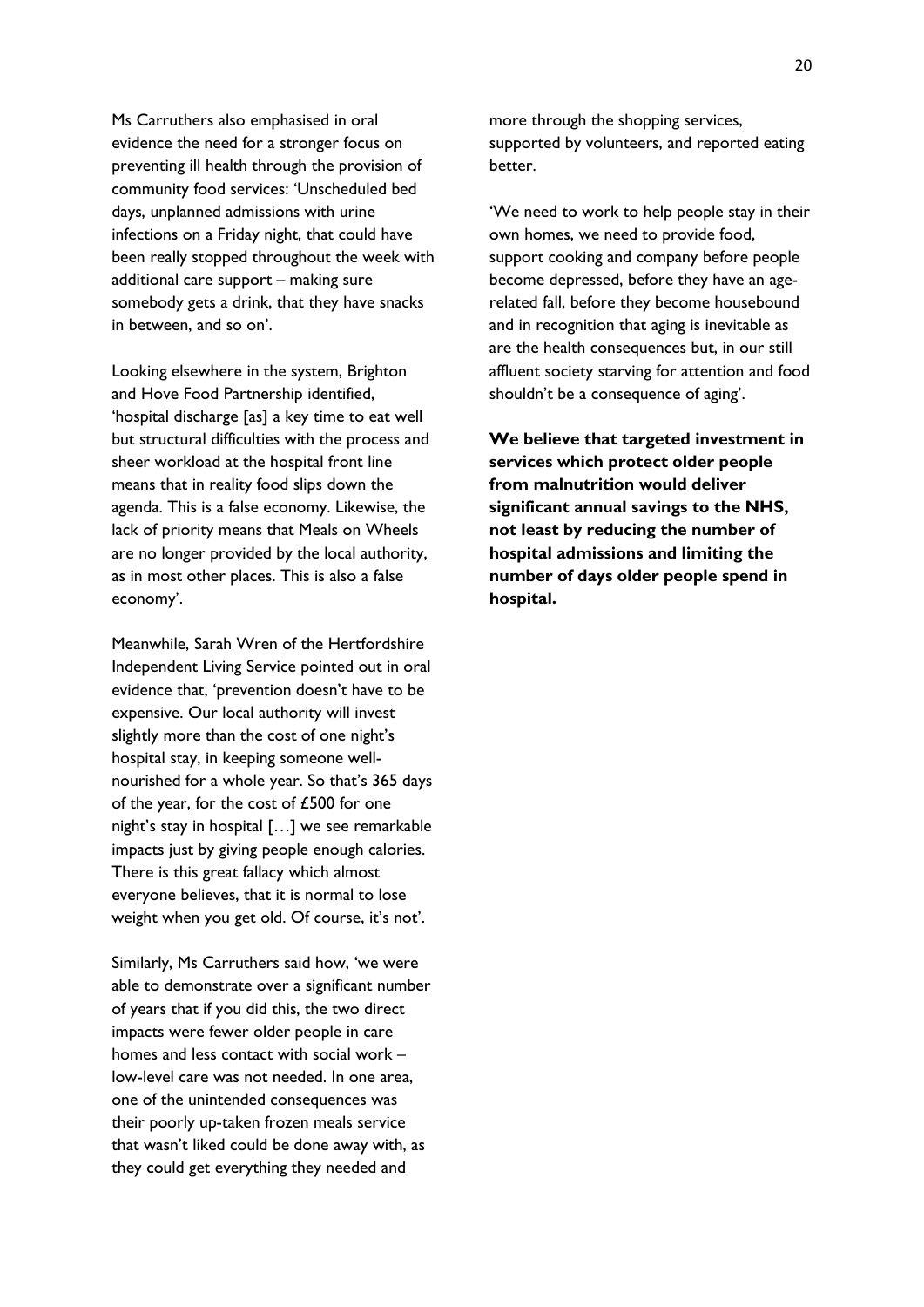## **Chapter 4 – What range of schemes exists to protect older people from hunger and malnutrition?**

Much of the effort that goes into protecting older people from malnutrition is, as was put to us by Ed Hodson of Citizens Advice Coventry, 'informal, personal, community focused and ever changing.'

Feeding Britain set out in its written submission four main types of initiative which seek to protect older people from hunger and malnutrition:

- Community cafes that operate on a 'pay as you feel' basis or with highly subsidised prices, such as Sarah's Flowers and Tea in Barnsley. This café makes use of surplus food, and offers a daily lunch for £1, open to all. It offers a welcoming environment where people of all ages can have an affordable meal, and can also enjoy a social space, without any sense of stigma.
- The Home Cooks project in Lambeth, which connects local volunteers with an older person in their community. The volunteer cooks an additional portion of the home cooked meal they are preparing for their own family, and delivers it to the older person. Anecdotal evidence suggests that an older person is more likely to make the effort to eat if the meal has been prepared and offered to them by others.
- Lunch clubs for older people, which provide a social space as well as food. The Centre for Research in Primary and Community Care at the University of Hertfordshire reported that lunch groups provide older people with important opportunities

for social interaction, as well as food, with the social aspects being as, if not more important to them than the food. Likewise, FoodCycle observed how lunch clubs can give bereaved older people 'something to get out of bed for […] and go and meet people'. Although some people struggle to access groups if transport provision has been cut, Age UK Brighton and Hove, in a submission presented to us by Caroline Lucas MP, recorded how, 'community projects and shared meals are proving popular; they encourage healthy eating and help reduce loneliness and isolation'.

 Mobile delivery schemes which, through regular home visits, address mobility and transport barriers. Organisations within the Feeding Bristol network have piloted mobile food banks, and Feeding Derbyshire has trialled affordable food boxes for home delivery.

A notable example of mobile delivery through regular home visits was presented in the form of the Hertfordshire Independent Living Service which, having been set up in 2007, is now the largest not-for-profit charitable social enterprise providing meals on wheels and independent living support in Britain, 365 days a year. Annually, the Service provides around 500,000 hot lunch time meals to around 4,000 older, frail, disabled, and vulnerable people in their homes and 1,000 people meeting in lunch club settings in the community. The Service also provides over 50,000 tea and breakfast packs each year to Meals on Wheels clients, ensuring that a full day's meals are available for individuals who need them.

The local authority contributes approximately £1.90 to the cost of each meal/visit by means of a quarterly contract payment, with customers themselves covering the remainder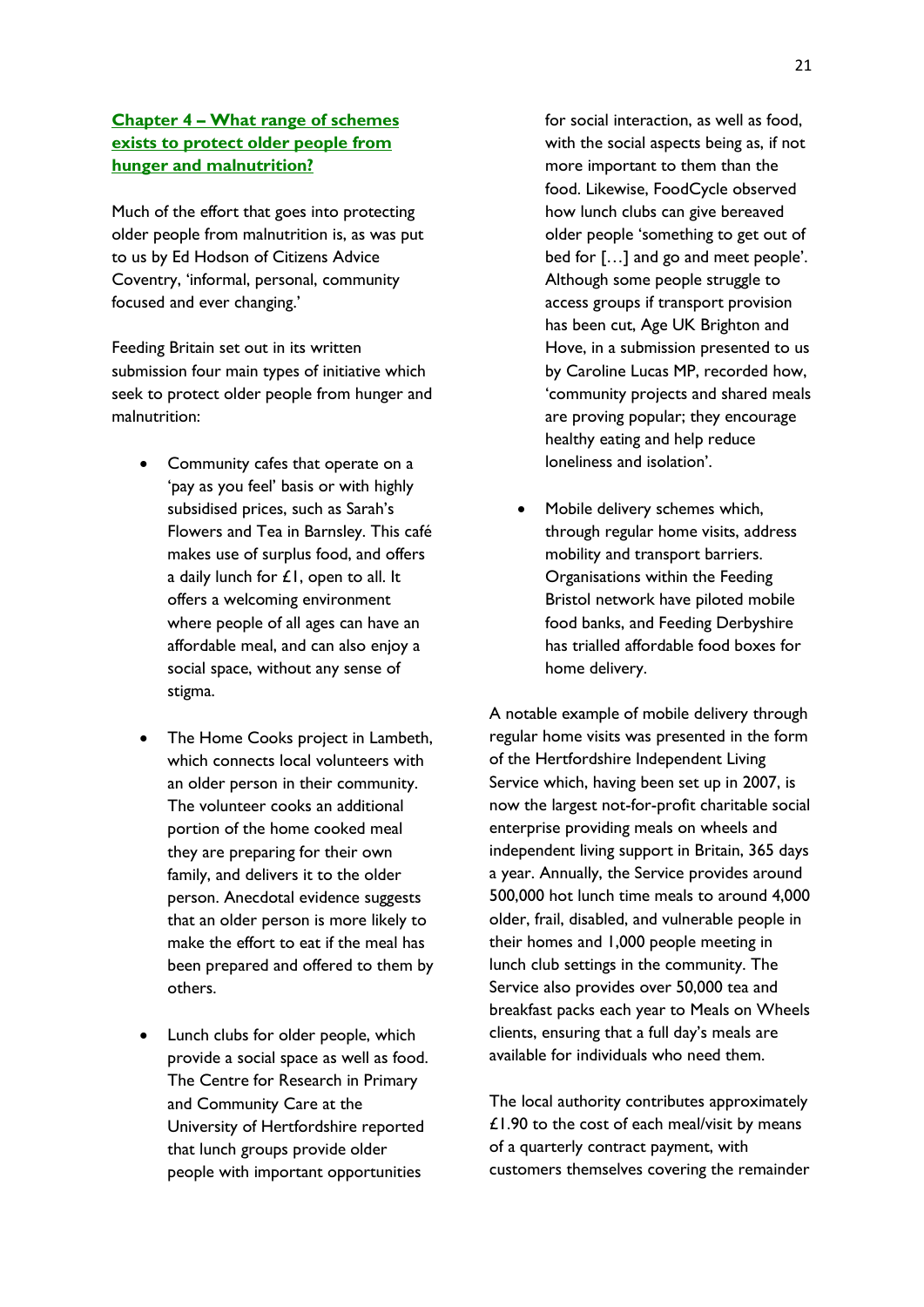of the cost. The equivalent cost for most local authorities for a 15-minute domiciliary care visit to prepare a lunchtime meal is much higher, at approximately £8.

A similar example is The Food Train, which was established in Scotland 22 years ago as a response to the increasing difficulties certain groups of older people were experiencing in trying to access food. The Food Train's core service involves delivering groceries to 2,720 people each week, with help from 1,075 volunteers. The charity also seeks to provide older people with befriending support as well as social events where there is an opportunity to eat with others. Crucially, volunteers also ensure people's fridges are clean and freezers are defrosted. They also change lightbulbs or adjust clocks, and try to provide help at the time and point of need.

Ed Hodson of Citizens Advice Coventry advocated the provision of additional support for such projects, as opposed to any major national initiatives, because 'grass roots activity designed on a face-to-face personal level, supported by external funds, will work. Local knowledge and a local presence are key'.

Likewise, Feeding Britain said that, 'while we recognise that local authority budgets are under huge pressure, social enterprise models such as HILS can provide a sustainable solution for local authorities, which help to combat hunger and malnutrition, as well as providing reassurance and social interaction for vulnerable older people'.

Indeed, Michelle Carruthers of The Food Train argued that, 'the solution to malnutrition is not complex. We do not need new approaches, we need a national scaling of approaches that are well tested and proven to work. Getting nutritional food to older people is straightforward, the Meals on Wheels service used to provide a comprehensive

range of fresh hot meals to older people, available in the community and publicly funded. Community transport, subsidised travel on regular routes and food as part of care packages used to be available. We need to replace social care provision that was withdrawn, not because of efficacy concerns, but as a cost saving measure. The cost of removing so many community based services is a resurgence of malnutrition among older people.

'Supporting hundreds of customers in this way requires time and effort, building relationships which are enabling, not patronising and most of all listening. Those customers that do receive some kind of care package are supported by workers who may have 7-10 minutes to make a call, there is no time for anything but the most cursory of exchanges. Many of our customers do not have any social care provision. Our staff and volunteers work to bridge this gap.'

**There are some hugely innovative examples of community organisations protecting older people from malnutrition, through either home visiting services or the provision of communal meals. With the right levels of support, those organisations could be scaled up across the country to ensure growing numbers of older people receive the food and support they need, through small acts of kindness, to remain relatively healthy and independent.** 

**We are reluctant to call upon the Government, or local authorities, to dig even deeper into their scarce resources to fund new initiatives – as hugely effective as those initiatives may be in countering malnutrition amongst older people. However, we believe that the Government should look carefully at how existing budgets could be**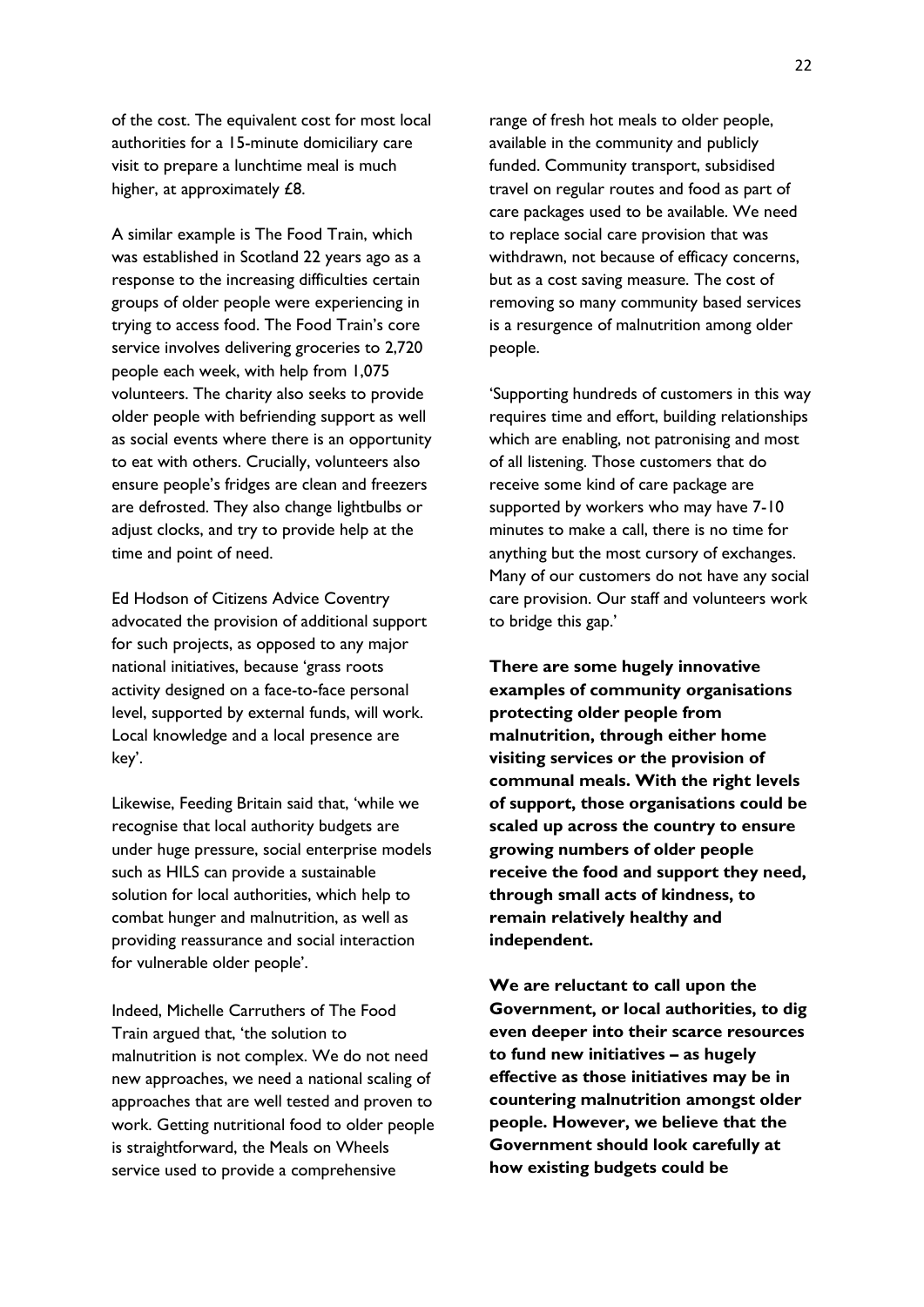**reallocated among the pensioner population to help safeguard older people from malnutrition.**

**We recommend that the Government should consider withdrawing the Winter Fuel Payment from the very richest pensioners in this country and diverting that money to innovative community organisations that seek to protect older people from malnutrition.** 

**As an illustrative guide, according to the House of Commons Library:**

- **An additional £5 million a year could be made available for the protection of older people from malnutrition, if the Winter Fuel Payment was no longer paid to pensioners with annual incomes which fall within the additional rate of tax**
- **Alternatively, an additional £100 million a year could be made available, if the Winter Fuel Payment was no longer paid to those with annual incomes which fall within the higher rate of tax**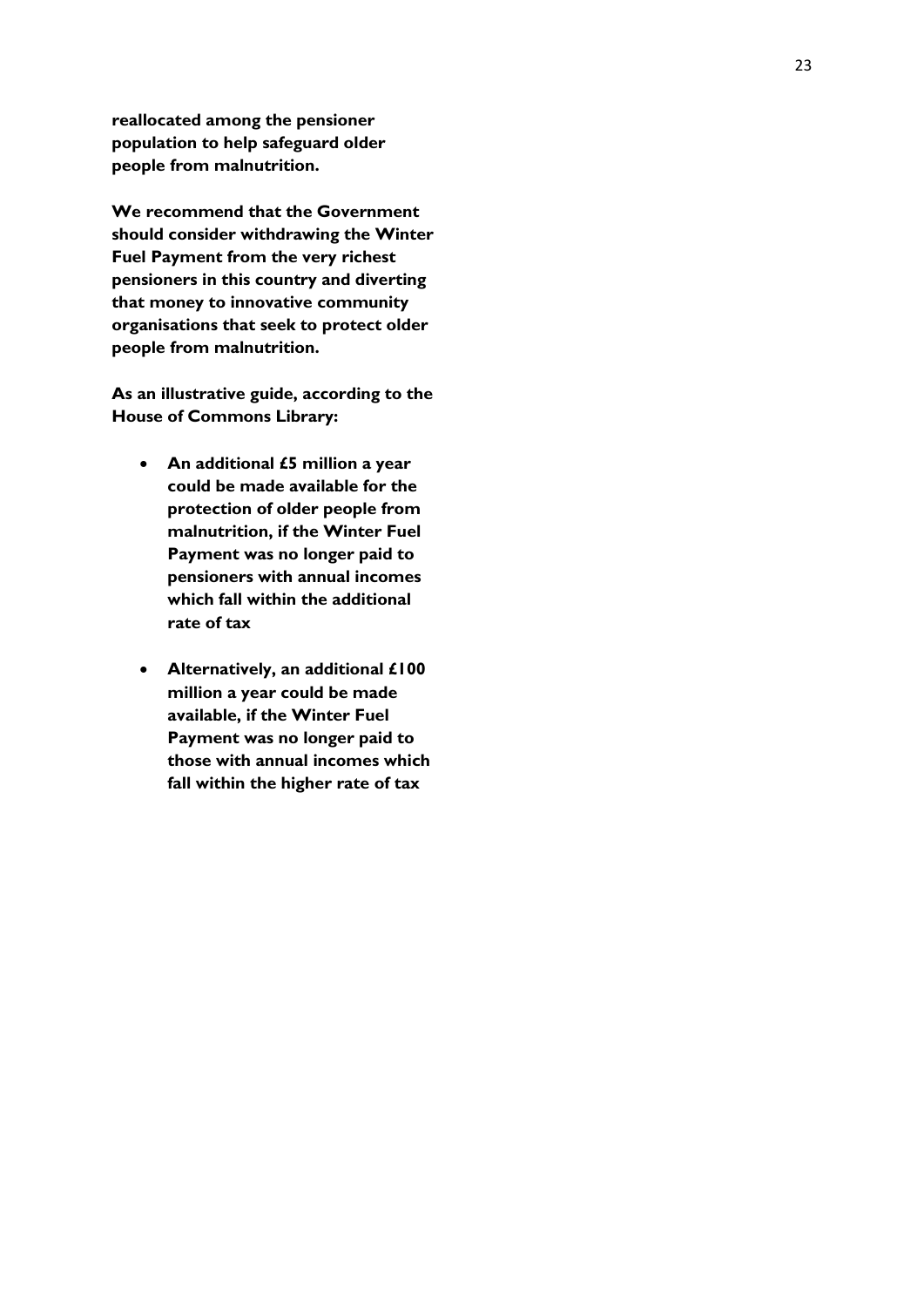## **Chapter 5 – What new approaches are required to protect older people from hunger and malnutrition?**

It became clear in the evidence presented to us that malnutrition amongst older people is often intertwined with loneliness and social isolation. It is not surprising, therefore, that suggestions around which new approaches are required to protect older people from malnutrition also advocated the provision of meals as a means of interacting and socialising with other people.

Two new approaches received particular attention in the evidence that was submitted to us: an enhanced home-visiting service through which adequate meals and support are delivered by community projects to those older people who might struggle to leave their own home; and a new role for supermarkets in both maintaining older people's independent shopping habits and providing weekly lunch clubs.

**We recommend that social care providers, including third sector organisations, should be given a duty, and the appropriate funding to carry out this duty, of ensuring all older people at risk of malnutrition, and particularly those in receipt of formal social care, receive at least one hot meal every day with nutritional supplements provided if necessary.**

**We recommend also that through either a more flexible social care package, or the provision of additional support from third sector organisations, this duty should extend to ensuring older people receive the necessary help to prepare that meal and undertake any other brief activities that could, in the longer run, keep malnutrition at bay.** 

We focus in this chapter on carving out a new role for supermarkets.

Wendy Wills and Dr Angela Dickinson shared with us in written evidence an estimate that the loss to retailers, by not accommodating older people, could range from £500 million to £4 billion a year. On the flipside, the Centre for Research in Primary and Community Care at the University of Hertfordshire noted that, 'those supermarkets that introduce creative, practical and cost-effective measures that support older people to maintain their shopping can appeal to an increasingly important target market'. Indeed, Dr Dickinson asked in oral evidence, 'why aren't supermarkets more inclusive and supporting older people to continue shopping there?'

Looking at the importance of supermarkets to older people themselves, the Centre added: 'staying in control of their own food shopping is considered key by older people determined to retain their independence and sense of community belonging, and regular trips to the supermarket can ensure older people continue to have access to the food they want to eat.

'For some older people the weekly trip to the supermarket represented the only opportunity for social interaction within the local community. Without it, the risk of isolation rises, in turn increasing the risk of malnutrition'.

Again, expanding on this point in oral evidence, Professor Wills said, 'perhaps it is their only day out of the week, so they don't want to be rushed home as soon as they've done their shopping. Why not serve them at a table, or use the in-store café to bring in other agencies who can talk to people on a certain day of the week so they can have that extra time and support to access their own food while they can?'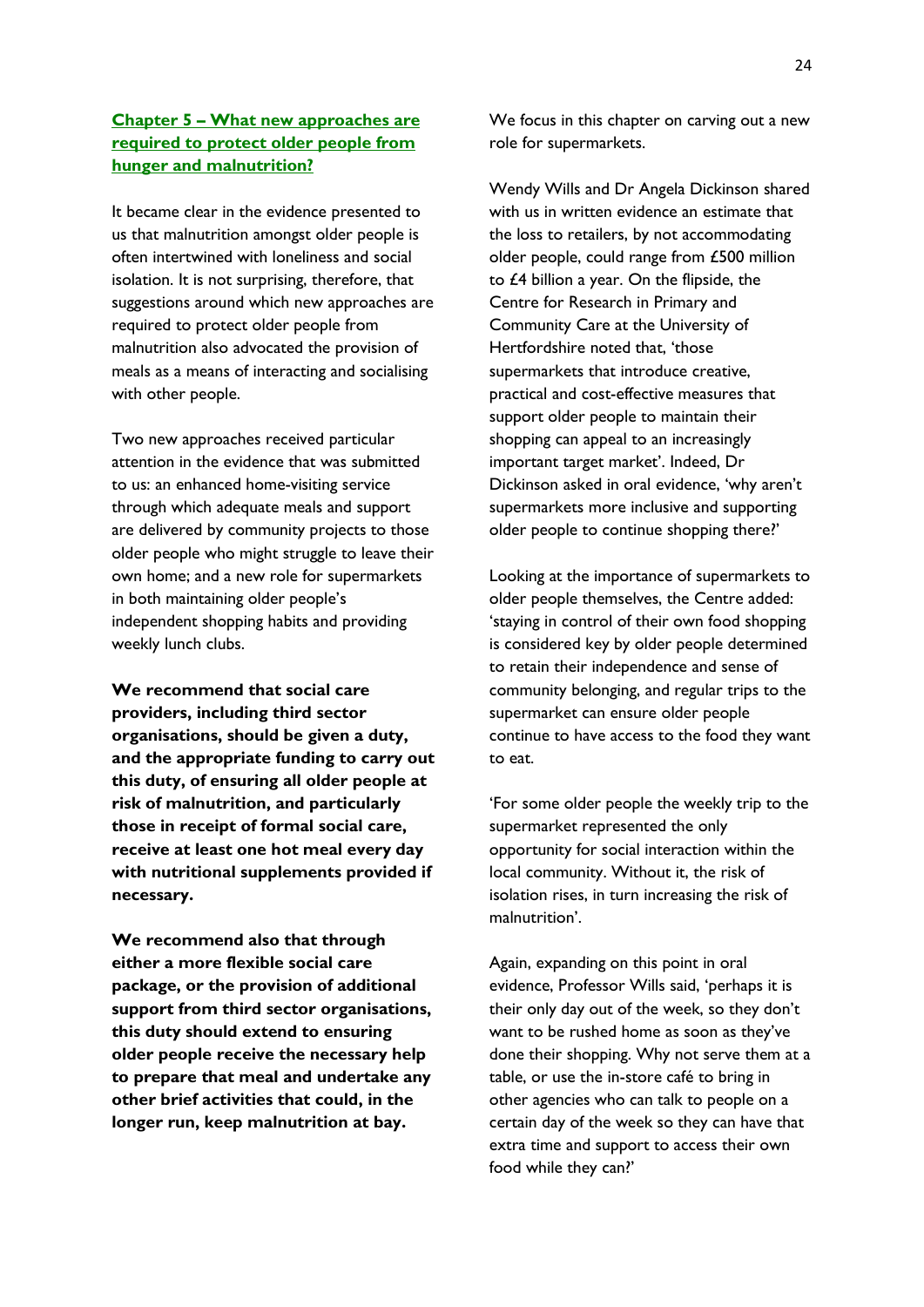#### Assisted shopping

One intervention suggested by University of Hertfordshire researchers, which is already gaining momentum, is the introduction of 'slow' or 'relaxed' checkout lanes for older people who prefer to shop at their own pace and not feel hurried, and value the chance to interact with staff or other shoppers.

The Centre for Research in Primary and Community Care at the University of Hertfordshire informed us that Sainsbury's, Marks & Spencer, Tesco and Morrisons are all trialling this scheme in the North East of England. Meanwhile, in Scotland, Morrisons have agreed to trial the scheme in Troon.

The Centre informed us also that a Tesco store in Scotland has introduced a 'relaxed' checkout lane on Tuesday and Wednesday mornings in a scheme supported by Alzheimer's Scotland. Likewise, a Tesco store in Swansea has 'slow' shopping between 1pm and 3pm on Wednesdays with staff trained to be dementia champions by Dementia Voices. The Centre added that while these schemes are appearing at a local level, there does not appear to be a nationally driven initiative by supermarkets' head offices.

As a potential addition to this service, the Centre put forward the idea of 'shopping buddy' schemes at set times of the week, perhaps involving specially trained staff or volunteers helping older people to complete their shopping. Moreover, it was explained to us in evidence that, to enable older people to maintain a decent diet, the availability of appropriate portion sizes is crucial.

#### Lunch clubs

A second proposal put to us by the Centre was for supermarkets to use their in-store cafés to bring older people together for hot meals. This could involve organising lunches

for groups of older people, for example, and subsidising community transport for those people at set times each week. We support this idea and believe that those meals should be organised around those times of the week in which 'slow' or 'relaxed' checkout lanes are in operation.

It has not been advocated by anybody that these meals should be free, though, as older people generally do not want to feel as though they are reliant on charitable support and would much prefer to pay.

**We call on Britain's biggest supermarkets to open up a new front in the battle against malnutrition amongst older people. Three reforms, in particular, would move us onto the front foot in this battle:** 

- **The provision during set times of the week of assisted shopping, including 'slow' or 'relaxed' checkout lanes, so that older people can continue to shop independently for the food they wish to eat**
- **Accompanying those shopping sessions with a lunch club in the in-store café area**
- **Subsidising the community travel that older people will require to get to the supermarket, both to buy their shopping and to attend the lunch club**

**There is, of course, a hugely important role for each of us as fellow citizens in looking out for our older neighbours. While this does not replace structured support delivered by social care providers, we should all nonetheless recognise our responsibilities to one another.**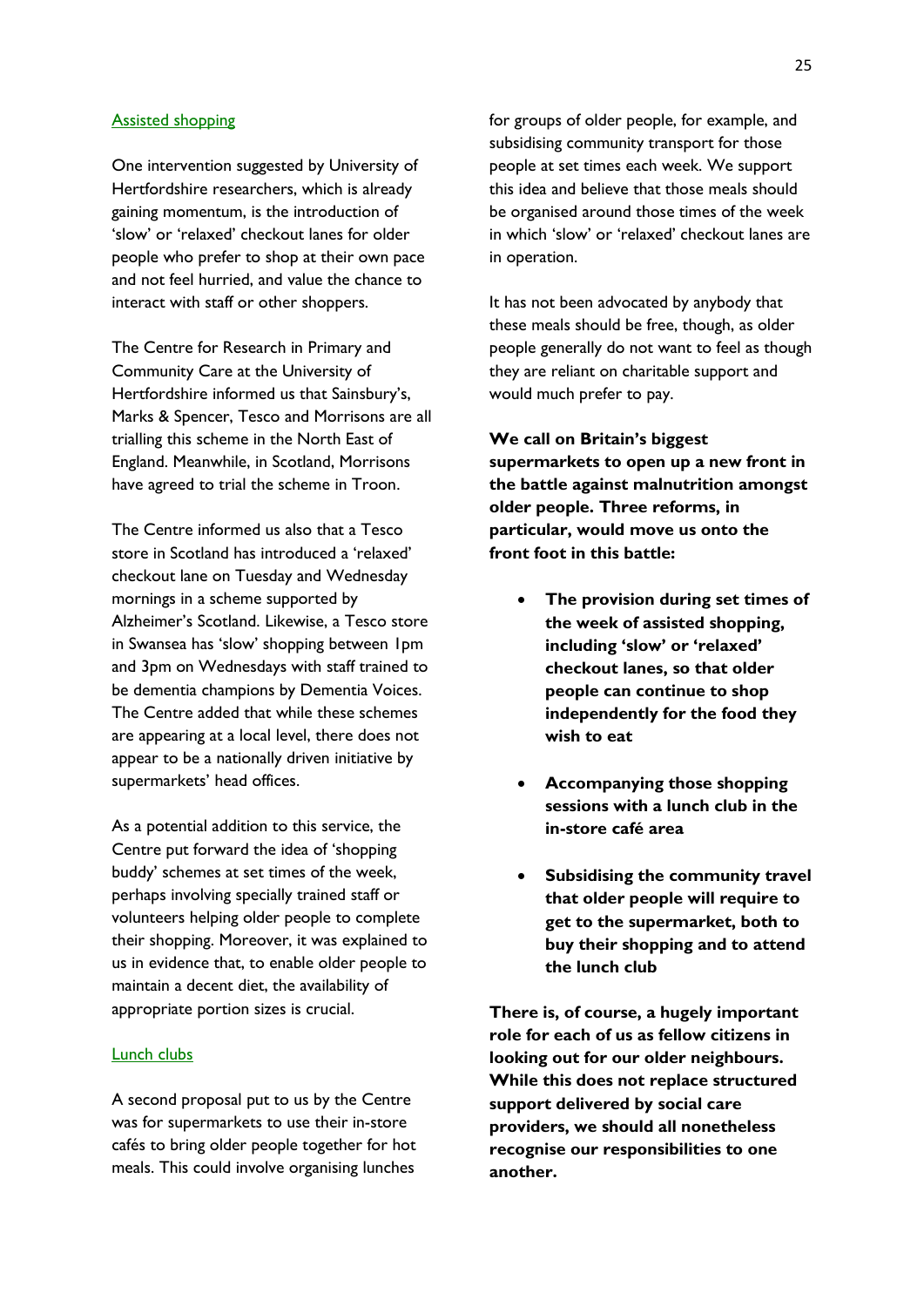# **Appendix**

We received written evidence from the following individuals and organisations:

- 1. Age UK
- 2. Brighton and Hove Food Partnership
- 3. British Dietetic Association
- 4. Caroline Lucas MP, on behalf of Age UK Brighton and Hove
- 5. Centre for Research in Primary and Community Care, University of Hertfordshire
- 6. Church Urban Fund
- 7. Ed Hodson, Citizens Advice Coventry
- 8. Elitsa Yakimov, Co-Director of Chester Pay As You Feel Café
- 9. Family Fund
- 10. Feeding Britain
- 11. Feeding Swansea
- 12. Food Action Cornwall
- 13. FoodCycle
- 14. Hertfordshire Independent Living Service
- 15. Ian Lucas MP, on behalf of the Caia Park Partnership Older People's Day Centre
- 16. Lucy Antal, Liverpool Food People
- 17. Managing Adult Malnutrition in the Community
- 18. Michelle Carruthers, The Food Train
- 19. Sandra Simmons
- 20. Soil Association
- 21. Sustain
- 22. Tim Ansell, Whitefriars Housing

An oral evidence session was held on Tuesday 28<sup>th</sup> November 2017 at the House of Commons, in which evidence was taken from Sarah Wren, Hertfordshire Independent Living Service, Michelle Carruthers, The Food Train, and Wendy Wills and Dr Angela Dickinson, Centre for Research in Primary and Community Care, based at the University of Hertfordshire

This report was signed off by Frank Field MP (Chair), Heidi Allen MP, Baroness Jenkin, Emma Lewell-Buck MP, and Philippa Whitford MP.